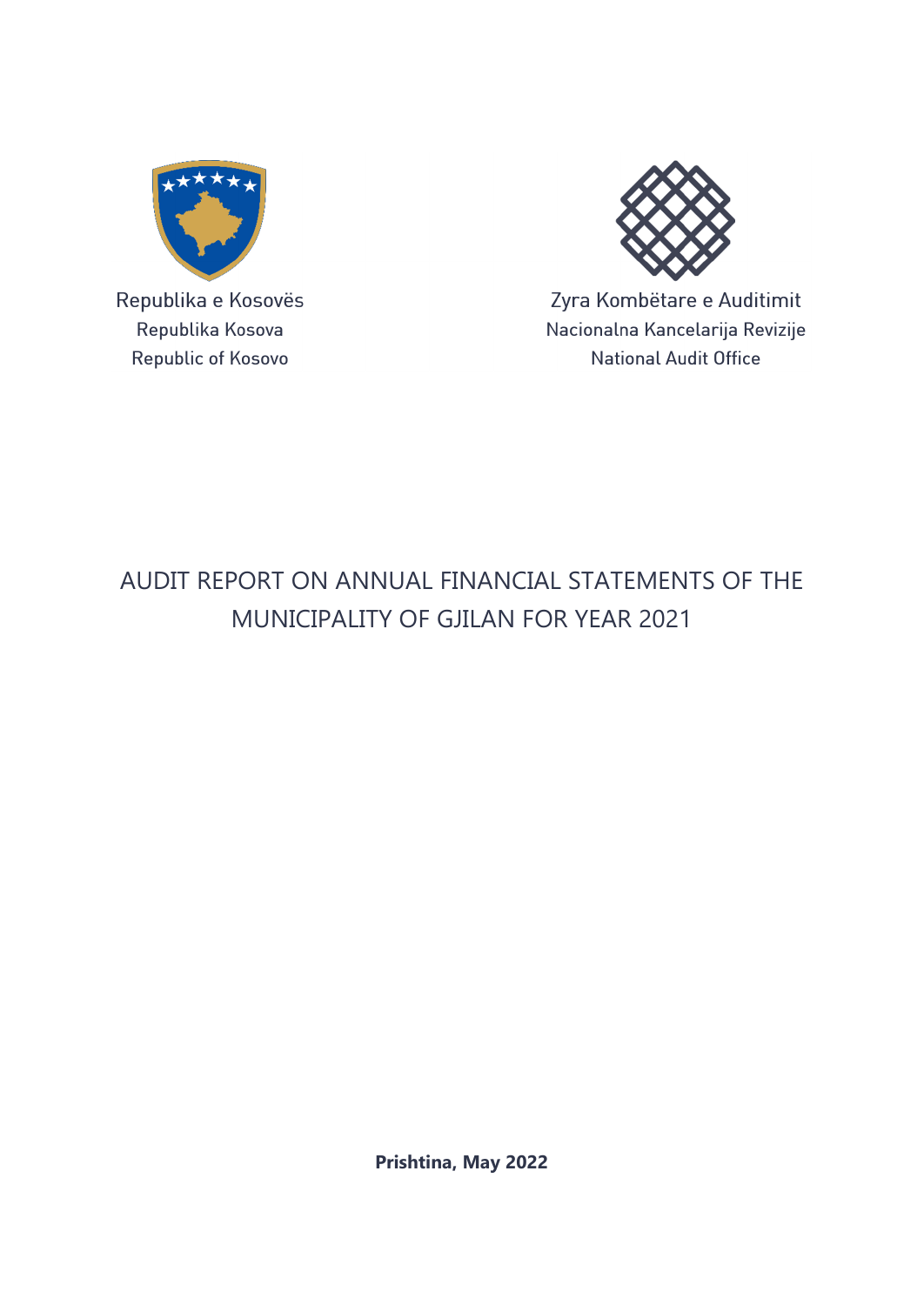# TABLE OF CONTENT

| $2^{\circ}$    |                                                                                           |  |
|----------------|-------------------------------------------------------------------------------------------|--|
| 3 <sup>7</sup> |                                                                                           |  |
|                |                                                                                           |  |
|                |                                                                                           |  |
|                | Annex II: Explanation regarding different types of opinion applied by NAO and other parts |  |
|                |                                                                                           |  |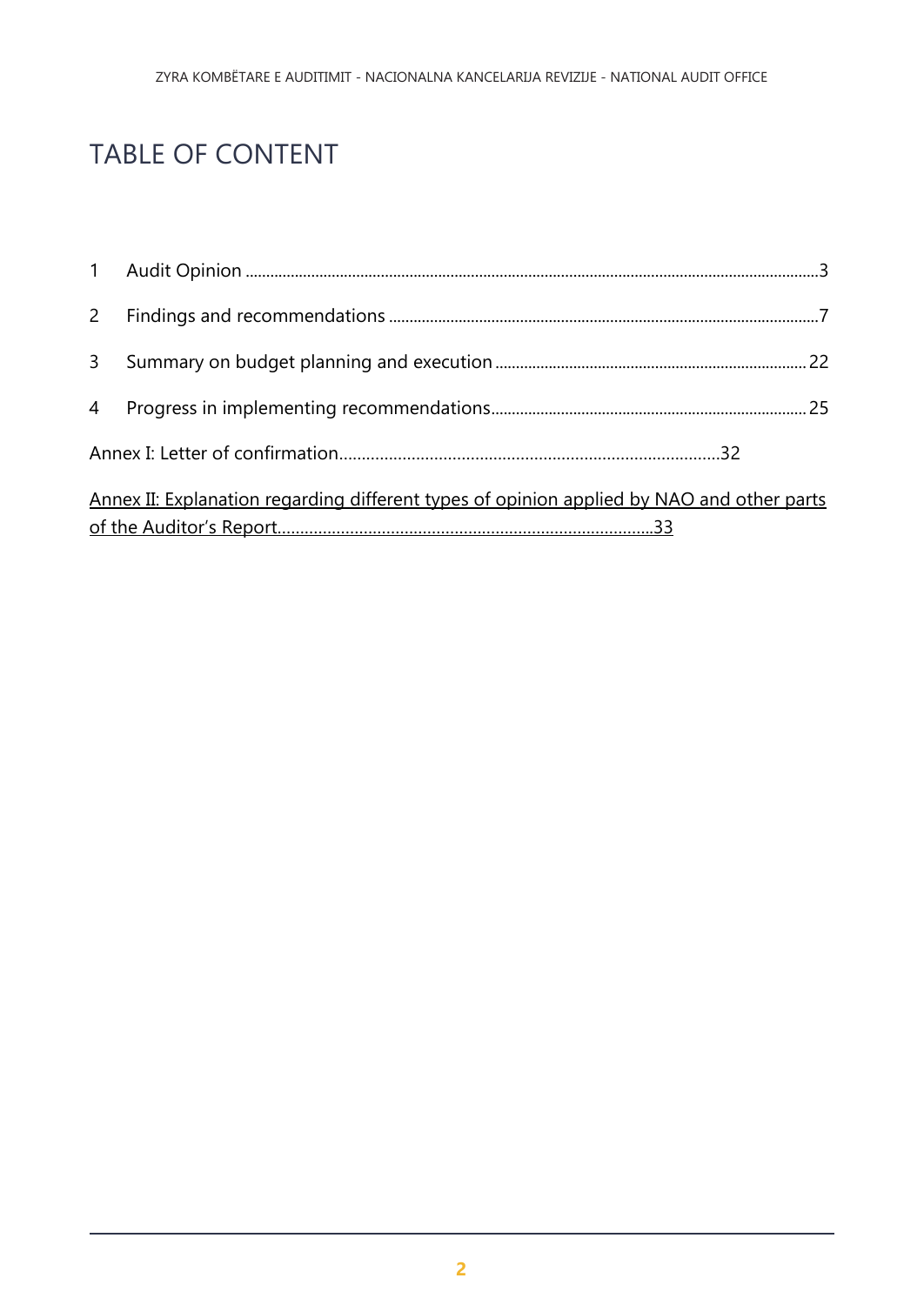# <span id="page-2-0"></span>1 Audit Opinion

We have completed the audit of the financial statements of Municipality of Gjilan for the year ended on 31 December 2021 in accordance with the Law on the National Audit Office of the Republic of Kosovo and International Standards of Supreme Audit Institutions (ISSAIs). The audit was mainly conducted to enable us to express an opinion the financial statements and conclusion on compliance with authorities<sup>1</sup>.

### **Qualified Opinion on Annual Financial Statements**

We have audited the annual financial statements of the Municipality of Gjilan, which comprise the statement of cash receipts and payments; budget execution report; and explanatory notes to financial statements, including a summary of significant accounting policies and other reports<sup>2</sup>, for the year ended as at 31 December 2021.

In our opinion, except for the effects of the matters described in the Basis for Qualified Opinion paragraph, the annual financial statements of the Municipality of Gjilan, give a true and fair view in all material respects, in accordance with International Public Sector Accounting Standards under cash-based accounting.

#### **Basis for Qualified Opinion**

 $\overline{a}$ 

- A1 Contingent liabilities of €14,427,529 presented under Article 18 of the Annual Financial Report were overstated by €301,299.
- B1 The Municipality misclassified expenditures of €330,194 in the economic categories.

For more details, see sub–chapter 2.1 Issues with impact on the audit opinion

We conducted our audit in accordance with International Standards of Supreme Audit Institutions (ISSAIs). Our responsibilities under those standards are further described in the *Auditor's* Responsibilities for the Audit of the Financial Statements section of our report. NAO is independent from the auditee in accordance with INTOSAI-P-10, ISSAI 130, NAO Code of Ethics, and other requirements relevant to our audit of the budget organisations' AFS. We believe that the audit evidence we have obtained is sufficient and appropriate to provide a basis for our opinion.

<sup>1</sup> Compliance with authorities – compliance with all the public sector laws, rules, regulations, and relevant standards and good practices

<sup>&</sup>lt;sup>2</sup> Other reports are required under Article 8 of Regulation no.01/2017 on Annual Financial Report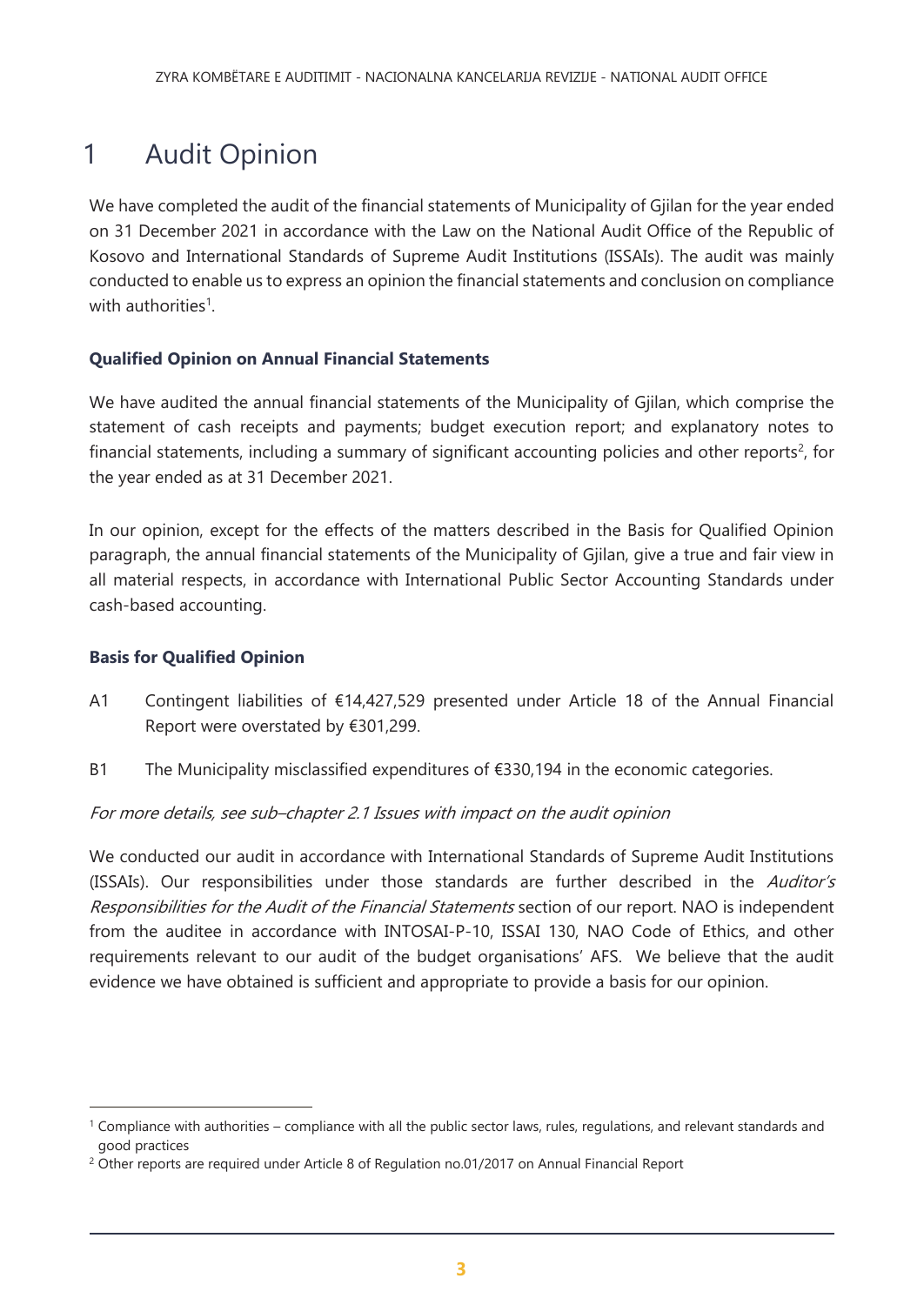### **Audit Conclusion on Compliance**

We have also audited whether the processes and accompanying transactions are in compliance with the established audit criteria arising from the legislation applicable for the auditee as regards making use of financial resources.

In our opinion, except for the effects of the matters described in the Basis for Compliance Conclusion section of our report, transactions carried out in the process of execution of Municipality of Gjilan's budget have been, in all material respects, in compliance with the established audit criteria arising from the legislation applicable for the auditee as regards making use of financial resources.

#### **Basis for the Conclusion**

- A2 For the project "Construction of green market in the Municipality of Gjilan", in the amount of €509,177, the Municipality applied inadequate procurement procedure.
- A3 The Public Framework Contract entered into on a unit price basis for "Renovation and opening of third order roads, cleaning of rivers and removal of illegal landfills" was exceeded by €72,000;
- A4 The Municipality subsidised the Non-Governmental Organization in the amount of €17,350, without a prior public call;
- B2 For payments in the amount of  $\epsilon$ 857,352, the steps for payments processing have not been adhered to;
- B3 In the Public Framework Contract "Rehabilitation and maintenance of public lighting in the  $city$  of Gjilan" the indicative quantities were exceeded for 15 items;
- A5 The Municipality paid €29,688 for the cleaning of school buildings which had not been foreseen in the contract;
- C1 The Municipality did not pay the financial liabilities on expropriations within the deadline set forth in the expropriation decisions;
- B4 The Municipality overstated the capital assets as a result of having recorded assets that actually fall under Goods and Services category in the capital assets register and had registered them in the inadequate class of assets; and
- A6 The municipality had engaged employees with contracts for special services, without respecting public procurement procedures.

#### For more details, see sub–chapter 2.2 Issues with impact on the compliance conclusion

We conducted our audit in accordance with International Standards of Supreme Audit Institutions (ISSAIs). Our responsibilities under those standards are further described in the Auditor's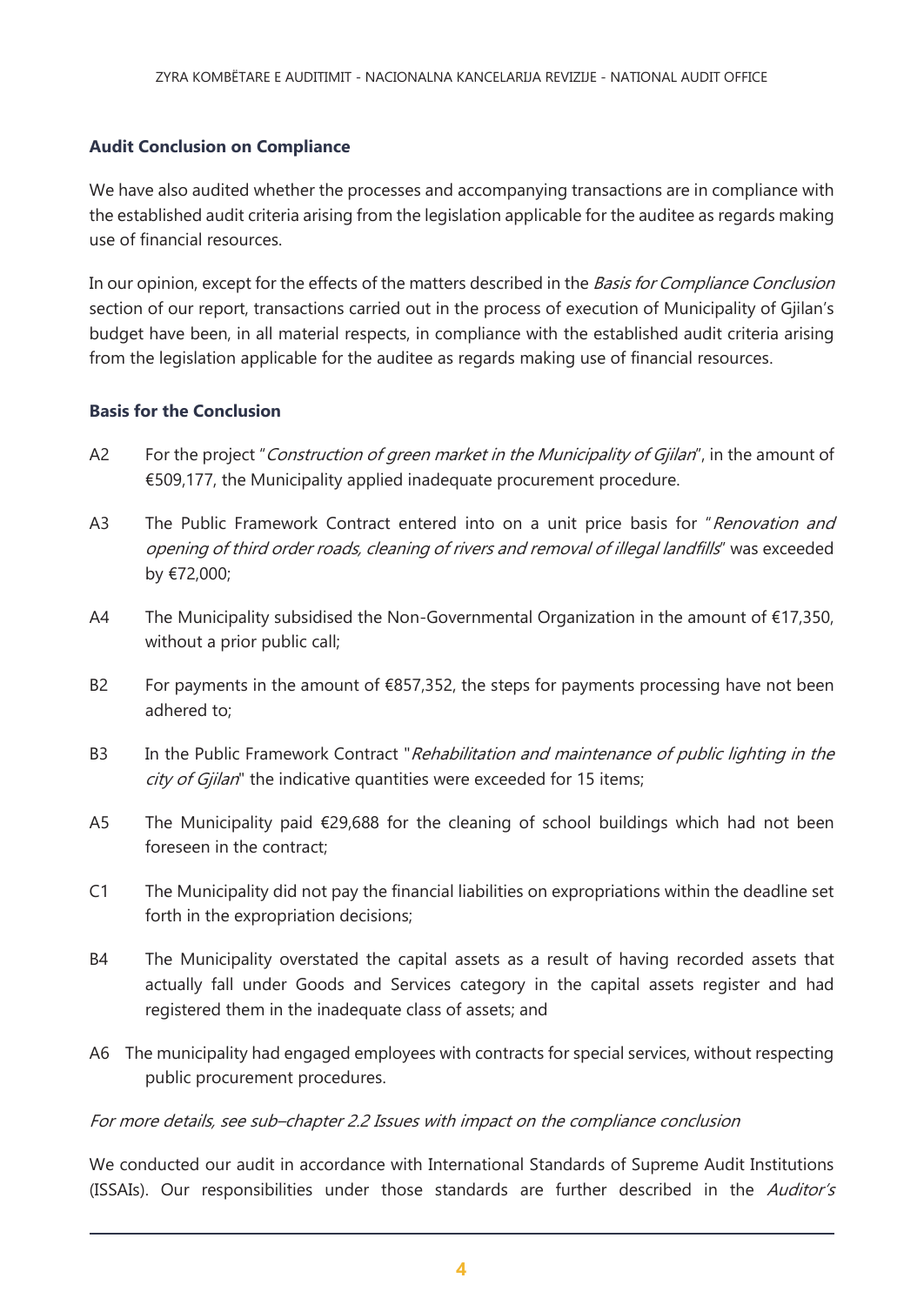Responsibilities for the Audit of the Financial Statements section of our report. NAO is independent from the auditee in accordance with INTOSAI-P 10, ISSAI 130, NAO Code of Ethics, and other requirements relevant to our audit of the budget organisations' AFS. We believe that the audit evidence we have obtained is sufficient and appropriate to provide a basis for our conclusion.

#### **Other Matter**

1. The Municipality did not register non-capital assets in the e-assets system, because e-assets system is not yet functional, in its absence, assets data not capital are recorded and recorded in excel format.

### **Responsibilities of Management and Those Charged with Governance for the Annual Financial Statements**

The Mayor is responsible for the preparation and fair presentation of financial statements in accordance with the International Public Sector Accounting Standards – Financial reporting under the cash basis of accounting. In addition, the Mayor is responsible for establishing internal controls which he determines are necessary to enable the preparation of financial statements that are free from material misstatements, whether due to fraud or error. This includes the fulfilment of requirements of the Law no.03/L-048 on Public Finance Management and Accountability and Regulation no.01/2017 on Annual Financial Reporting of Budget Organisations.

The Mayor is responsible to ensure the oversight of the Municipality of Gjilan's financial reporting process.

#### **Management's Responsibility for Compliance**

Management of Municipality of Gjilan is also responsible for the use of the Municipality's financial resources in compliance with the Law on Public Financial Management and Accountability, and all other applicable rules and regulations.<sup>3</sup>

#### **Auditor General's Responsibility for the audit of AFS**

Our objectives are to obtain reasonable assurance about whether the financial statements as a whole are free from material misstatement, whether due to fraud or error, and to issue an auditor's report that includes our opinion. Reasonable assurance is a high level of assurance, but is not a guarantee that an audit conducted in accordance with ISSAIs will always detect a material misstatement when it exists. Misstatements can arise from fraud or error and are considered material if, individually or in the aggregate, they could reasonably be expected to influence the economic decisions of users taken on the basis of these financial statements.

 $\overline{a}$ 

<sup>&</sup>lt;sup>3</sup> Collectively referred to as compliance with authorities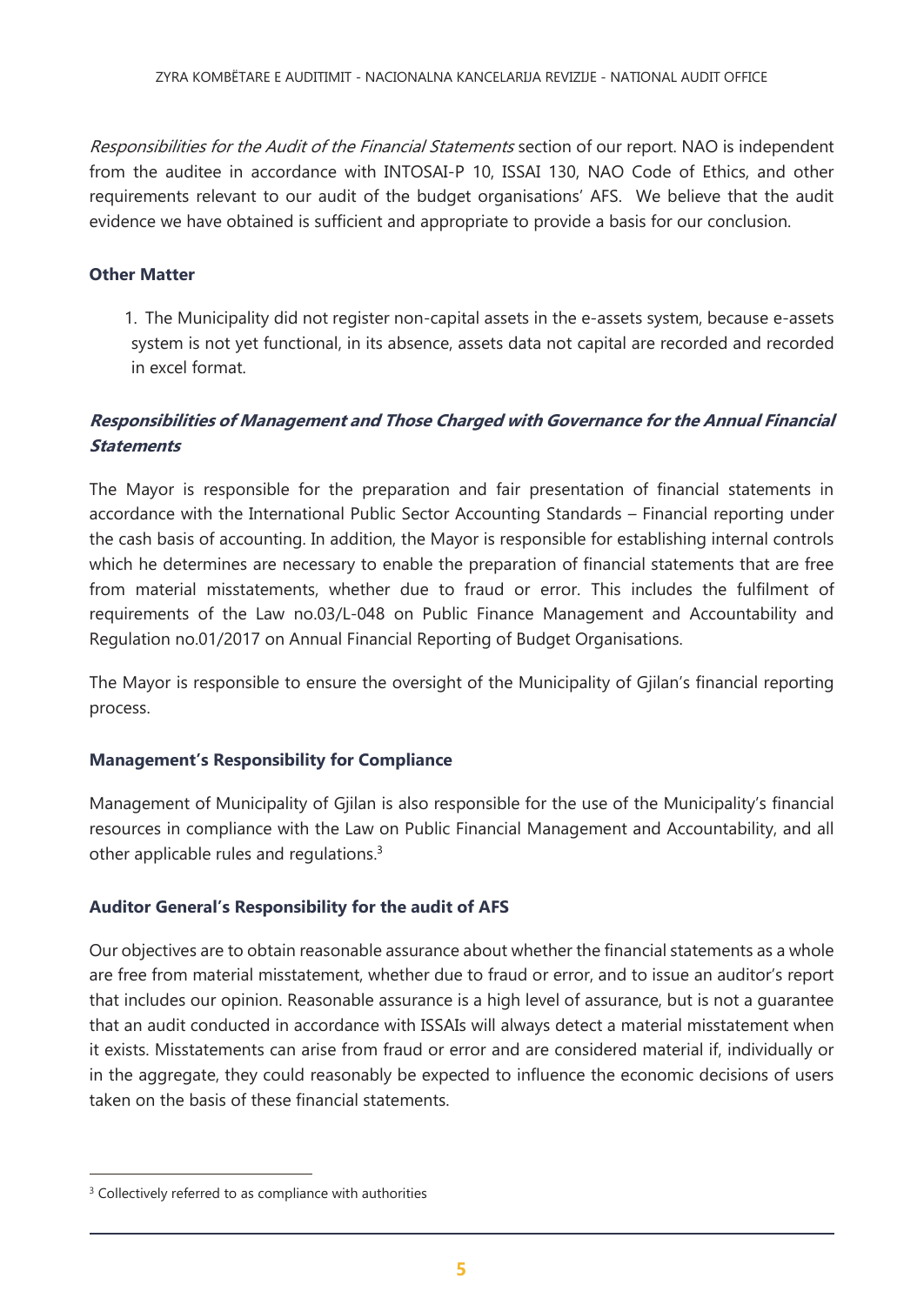Our objective is also to express an audit opinion on compliance of respective Municipality of Gjilan's authorities with the established audit criteria arising from the legislation applicable for the auditee as regards making use of financial resources.

As part of an audit in accordance with the Law on NAO and ISSAIs, we exercise professional judgment and maintain professional scepticism throughout the audit. We also:

- Identify and assess the risks of material misstatement of the financial statements, whether due to fraud or error, design and perform audit procedures responsive to those risks, and obtain audit evidence that is sufficient and appropriate to provide a basis for our opinion. The risk of not detecting a material misstatement resulting from fraud is higher than for one resulting from error, as fraud may involve collusion, forgery, intentional omissions, misrepresentations, or the override of internal control.
- Identify and assess the risks of non-compliance with authorities, whether due to fraud or error, design and perform audit procedures responsive to those risks, and obtain audit evidence that is sufficient and appropriate to provide a basis for our opinion on compliance with authorities. The risk of not detecting an incidence of non-compliance with authorities resulting from fraud is higher than for one resulting from error, as fraud may involve collusion, forgery, intentional omissions, misrepresentations, or the override of internal control.
- Obtain an understanding of internal control relevant to the audit in order to design audit procedures that are appropriate in the circumstances, but not for the purpose of expressing an opinion on the effectiveness of the Municipality of Gjilan's internal control.
- Assess the appropriateness of accounting policies used and the reasonableness of accounting estimates and related disclosures made by management.
- Assess the overall presentation, structure and content of the financial statements, including the disclosures, and whether the financial statements give a true and fair view of the underlying transactions and events.

We communicate with management and those charged with governance regarding, among other matters, the planned scope and timing of the audit and significant audit findings, including any significant deficiencies in internal control that we identify during our audit.

From the matters communicated with management, we determine those matters that were of most significance in the audit of the financial statements of the current period and are therefore the key audit matters. The audit report is published on the NAO's website, except for information classified as sensitive or other legal or administrative prohibitions in accordance with applicable legislation.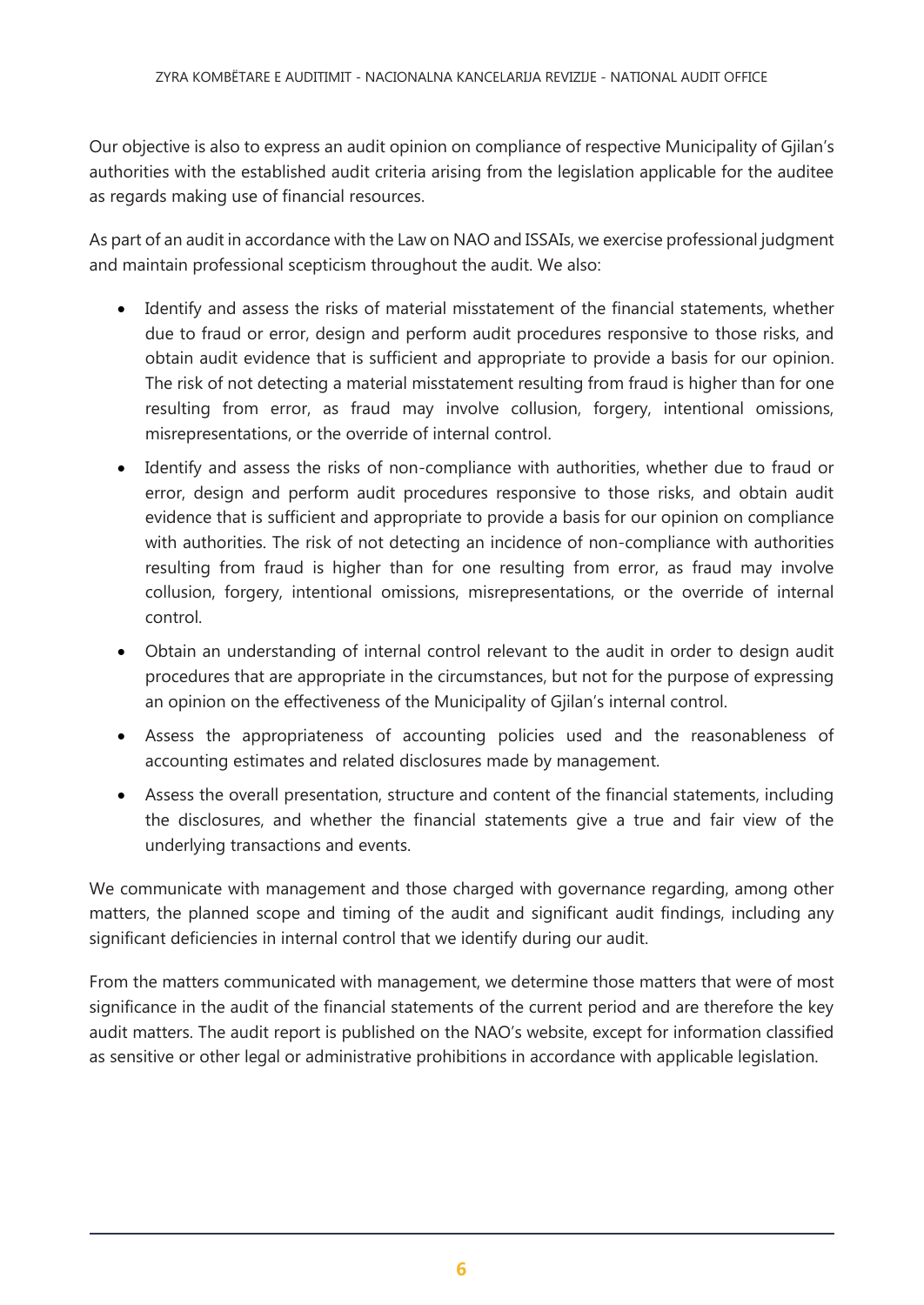# <span id="page-6-0"></span>2 Findings and recommendations

During the audit, we have identified areas of possible improvement on Financial Management and Control. Weaknesses were identified on important financial areas, such as: revenues, liabilities, receivables, as well as recording of non-financial assets, including internal control which are presented for your consideration below in the form of findings and recommendations. In addition, shortcomings were found in the Municipality's reporting process, namely during the preparation of AFS where other errors were identified during the audit and possible corrections were made following our suggestions. However, issues related to Contingent Liabilities and Misclassifications were not presented truly and fairly in the AFS. These findings and recommendations are intended to make necessary adjustment to the financial information presented in the financial statements, including disclosures in the notes, and improve internal controls relevant to financial reporting and compliance with authorities in connection to the management of public sector funds. We will follow up these recommendations during next year's audit.

This report has resulted in 14 recommendations, of which seve (7) are new recommendations, six (6) repeated and one (1) partly repeated.

For the status of previous year's recommendations and the extent of their implementation, see Chapter 4.

# 2.1 Issues with impact on the audit opinion

### **Issue A1 - Untrue presentation of contingent liabilities in the AFS**

**Finding** Regulation MF.no. 01/2017 on Annual Financial Reporting by Budget Organizations, Article 6, stipulates that budget organisations should maintain accurate, complete and up-to-date accounting records in accordance with applicable legislation, for all financial information and other non-financial information.

> During the audit process we found that the annex (register) of contingent liabilities attached to the AFS was not true due to duplication of values, thus resulting in overstatement of the contingent liabilities presented in Article 18 of the Annual Financial Report for the year 2021. We asked the Municipality to rectify the annex and the statements together with the annex were afterwards corrected and submitted to the Treasury. Yet, they were overstated because four lawsuits filed against the Municipality amounting to €301,299 were recorded twice in the contingent liabilities registers.

> The untrue presentation of contingent liabilities values was due to the neglect of officials who keep records on contingent liabilities and insufficient internal control exercised by the chief financial officer to verify the values during the presentation of contingent liabilities in AFS.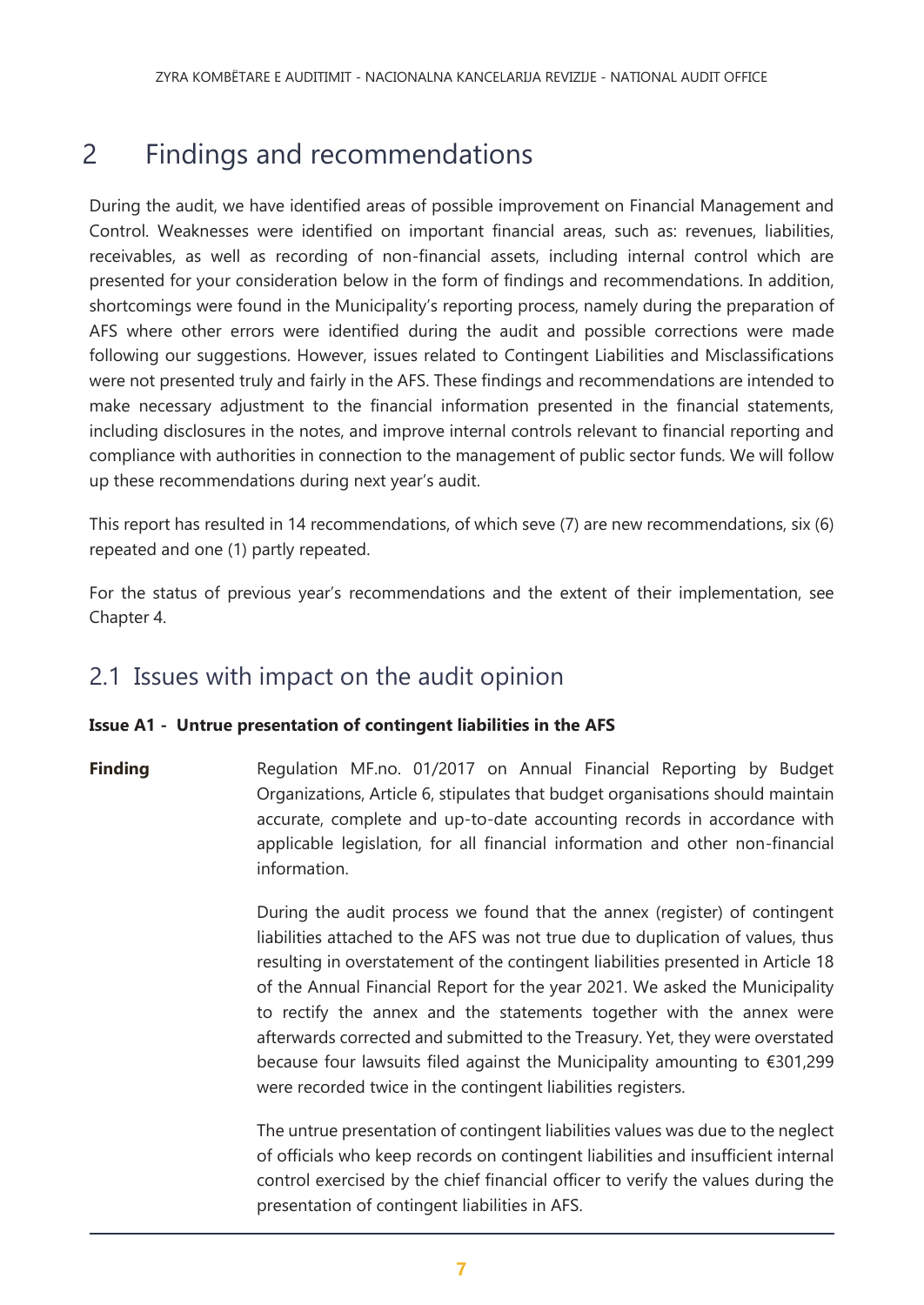Untrue presentation of contingent liabilities leads to untrue and unfair information on contingent liabilities being provided to the stakeholders or users of the AFS.

**Recommendation A1** The Mayor should ensure that responsible officials keep accurate records of contingent liabilities in order to provide for their true presentation in the AFS.

#### **Response of entity's management (Agree).**

#### **Issue B1 – Misclassification of expenditures in the economic categories**

**Finding** Administrative Instruction MF-no.04/2019 on Definition of Capital Projects and Classification of Capital Project Expenditures provides that the date when the asset is first ready for use and able to be used as intended is the date of commissioning (technical acceptance) of the asset. From this date, operating, repair and maintenance costs are considered as running costs. Moreover, the Financial Rule no. 01/2013/MF on the Expenditure of Public Funds, Article 18, paragraph 3, provides that expenditures must have the appropriate codes, defined by the Administrative Instruction on the chart of accounts. The Treasury chart of accounts defines the relevant codes and categories of expenditures that BOs must apply

> The Municipality misclassified expenditures of €330,194 in the economic categories, of which: €181,821 were paid from the category of capital investments for the technical maintenance of municipal buildings and summer road maintenance; €118,693 were paid by Treasury, based on the execution decision, from the category of goods and services for expropriation of lands; and €29,680 were paid from the category of subsidies for expropriation of lands.

> This occurred due to poor budget planning and lack of funds in the respective categories.

- **Impact** Payments made from the inadequate category lead to untrue presentation of notes in the Financial Statements of the Municipality, resulting in data by category of expenditures being untrue and misleading to the users of the AFS.
- **Recommendation B1**The Mayor should ensure that all necessary actions are taken so that the expenditures are planned under the adequate budget appropriation or that the funds are redesignated so that the payments are made and expenditures recorded under adequate economic codes.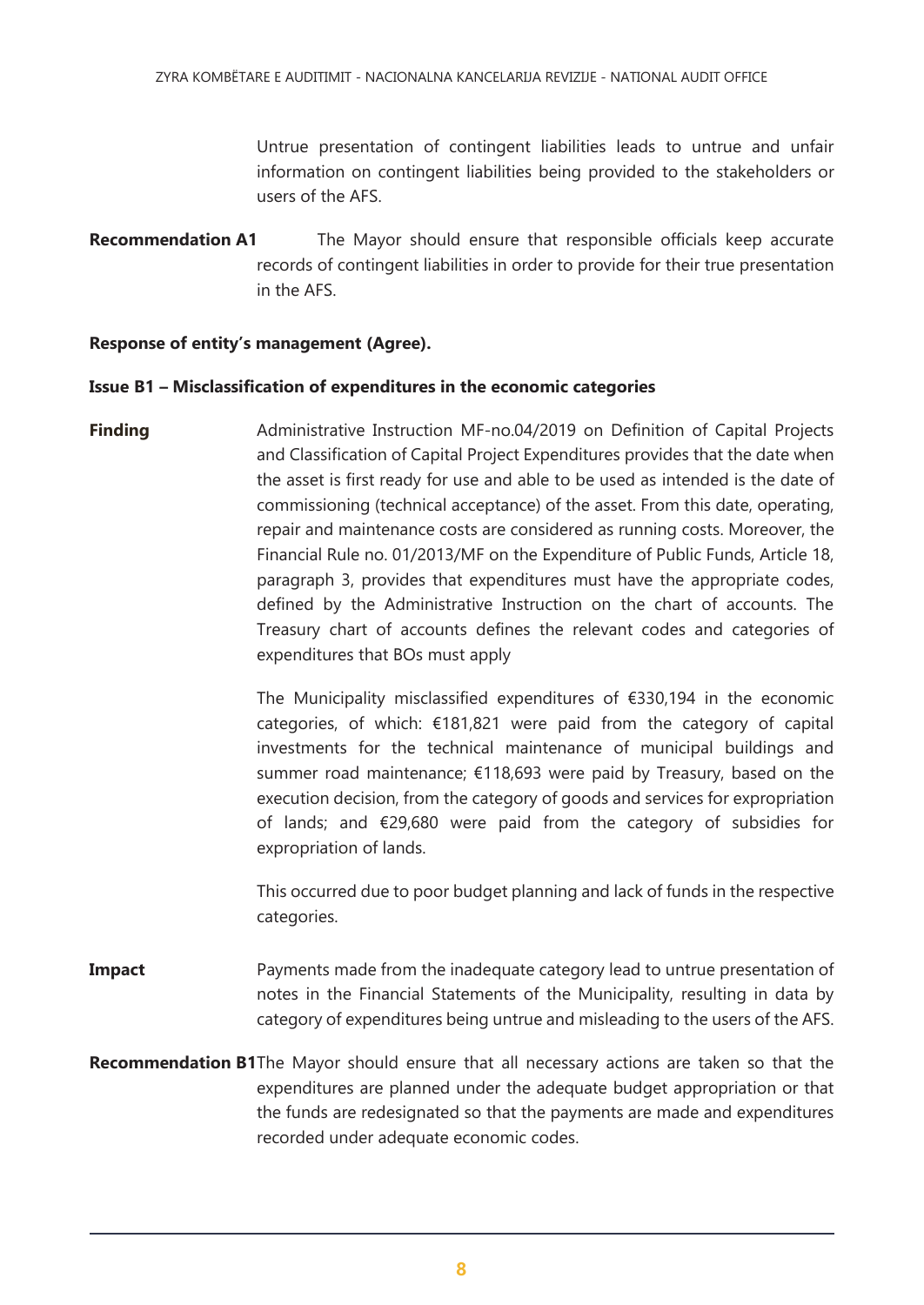#### **Response of entity's management (Agree).**

# 2.2 Issues with impact on the compliance conclusion

#### **Issue A2 – Incorrect use of the procurement procedure**

**Finding** The Rules and Operational Guidelines for Public Procurement, Article 52, considers the use of the negotiated procedure without publication of a contract notice as a very exceptional procedure. This procedure for works or service contracts is usually used:

- For additional works or services not included in the original contract subject to certain conditions (original EO performs the additional services or works that cannot technically or economically be divided, although as separate are still strictly necessary for the completion, and the value does not exceed 10% of the value of the original contract); and
- For new services or works consisting in the repetition of similar works or services entrusted to the EO subject to certain conditions (are in conformity with the basic project; this opportunity is disclosed in the tender; it takes place during a period of 2 years after conclusion of the initial contract; and the value does not exceed 10% of the value of the original contract).

On 14.03.2019, the Municipality signed a contract in the amount of €871,173, for the project "Construction of a green market in the Municipality of Gjilan". According to the project manager, the project could not be finalized due to lack of quantities and lack of special items in the bill-of-quantities and estimates in relation to the project. The project manager has therefor notified the procurement office of the obstacles encountered in the project implementation. In this regard, the procurement office considered the performance of additional works and the vendors' need for the market as indispensable and a matter of urgency in order to prevent the investment from being jeopardized. To this end, it applied the negotiated procedure without publication of a contract notice, by sending an invitation for negotiations to three Economic Operators (EO). Only the winning operator having signed the original contract with submitted the financial bid. After evaluating the bid, the evaluation commission recommended the responsible procurement officer to award the contract. On 22.04.2021, a contract of €509,177 was concluded. Based on the requirements of the Rules and the Guidelines, the procurement office should have used the open procurement procedure in this case.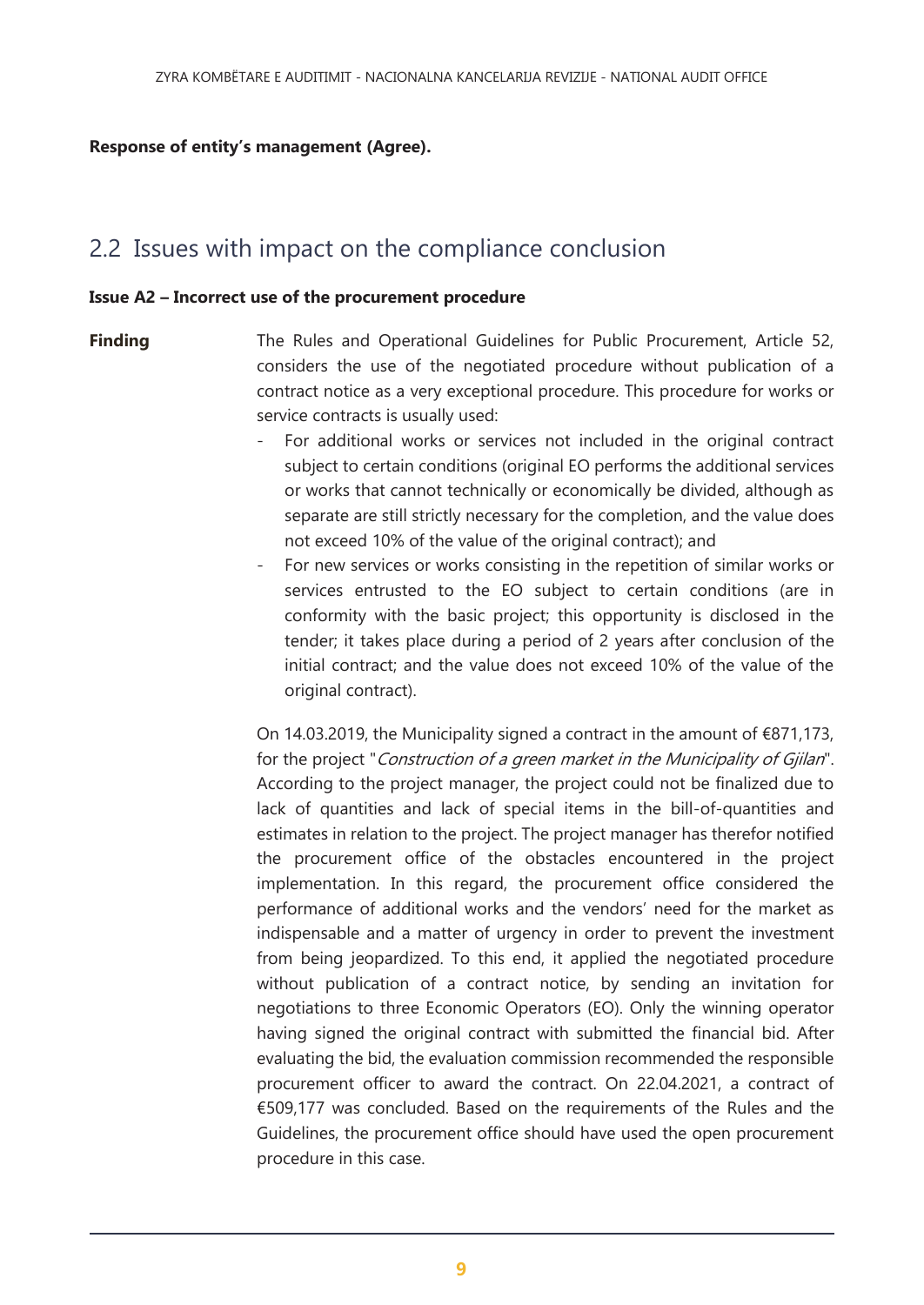It is worth noting that, by the time we formed field work (04.03.2022), this project was not yet completed despite the fact that it had to be completed within 90 days according to the dynamic plan.

According to the municipality, this has happened due to the market urgent need for investment.

- **Impact** Application of the inadequate procedure may undermine competitiveness during development of procurement procedures.
- **Recommendation A2** The Mayor should ensure that the procurement procedures provided for by statutory requirements are applied and that the negotiated procedure without publication of a contract notice is used in reasonable circumstances, according to the LPP.

#### **Response of entity's management (Agree).**

#### **Issue A3 – Public Framework Contract exceeded**

**Finding** The Rules and Operational Guidelines for Public Procurement, Article 56.15, provides: Whenever the contracting authority does not know the indicative quantities, unit price contracts, the CA must determine the weights based on the importance of each "service category" or each "item" in order for the Contracting Authority to determine what is the lowest bid In these cases, the threshold or ceiling plus/minus thirty percent (30%) is not applicable, such as car maintenance, power generator maintenance, etc. In these cases in public opening of bids reads the total scores (weighted price) which serves only for the purpose of evaluating the bids while the contract is concluded with unit prices.

> On 17.12.2020, the Municipality entered into a public framework contract, on unit price, for "Renovation and opening of third order roads, cleaning of rivers and removal of illegal landfills" in the amount of €240,000. We found that the municipality exceeded the contract by €72,000.

> This occurred because the contract manager was not aware that for public framework contracts, concluded on a unit price basis, the threshold or ceiling of plus/minus thirty percent (30%) was not applicable.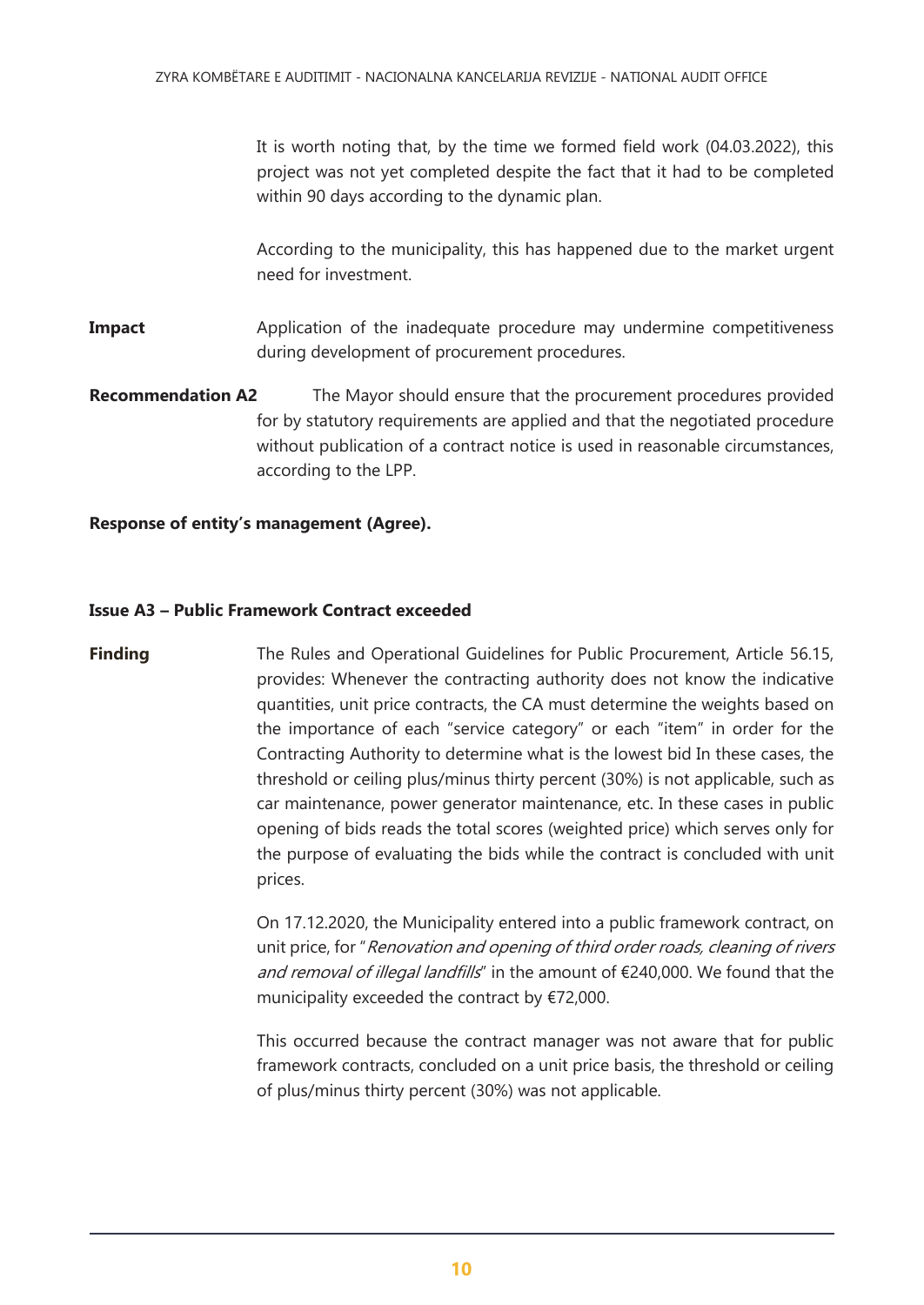- **Impact** Exceeding of public framework contracts leads to more unreasonable and unplanned spending of public money and to the increase of municipal liabilities.
- **Recommendation A3** The Mayor should increase controls to ensure that the contract manager exercised proper oversight of public framework unit-price contracts in order to prevent them from being exceeded.

#### **Response of entity's management (Agree).**

#### **Issue A4 – Subsidies granted to NGOs without prior public calls**

**Finding** Regulation MF-no-04/2017 on Criteria, Standards and Procedures for Public Financing of NGOs, Article 12 paragraph 1, provides that any financial support to NGOs must be announced by public call, which must be published on the website of the financial support provider.

> On behalf of the manifestation "Flame of January 2021", the Mayor, with a decision dated 23.04.2021, subsidized the NGO "Vepro" with €17,350, without making public calls as required by the regulation.

According to the Municipality, this was due to the pandemic situation.

- **Impact** Subsidising of NGO by the Mayor's decision only, without announcing the public call, excludes competitiveness, transparency and leads to unequal treatment of NGOs.
- **Recommendation A4** The mayor should ensure that when subsidizing NGOs, the requirements of the regulation are adhered to and the financial support for NGOs is made through public calls.

**Response of entity's management (Agree).**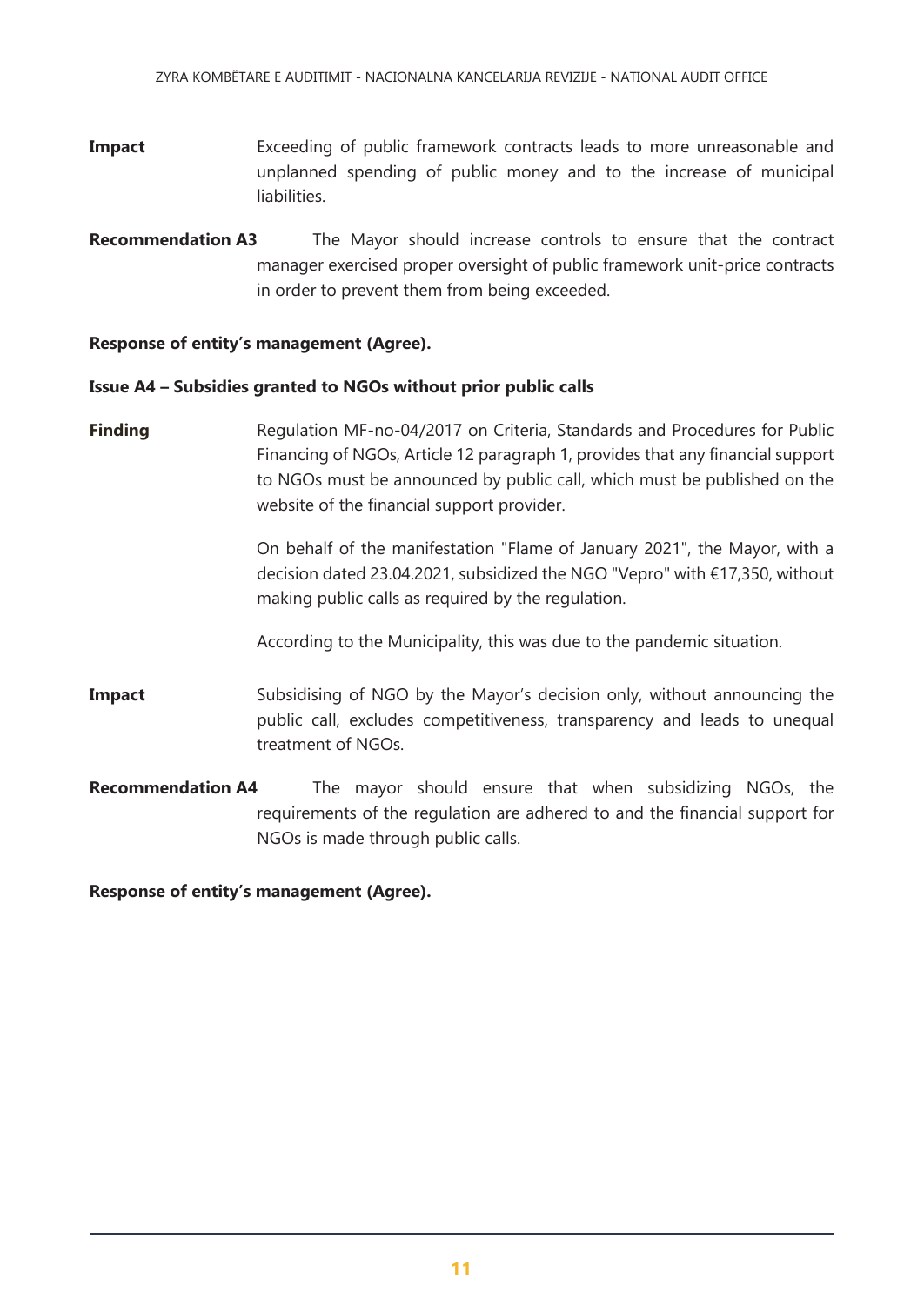### **Issue B2 – Failure to adhere to the steps for payment processing as required by the Financial Rule**

**Finding** The Financial Rule NR.01/2013/MF - Expenditure of public money, Article 22, defines the steps for processing payments: firstly the Purchase Request is made; the Purchase Order is issued; the goods/services are accepted; and then the Economic Operator submits the invoice for payment.

> From 68 samples tested as part of substantial testing in the category of Goods and Services and Capital Investments, we found that in 13 cases in amounting to €429,710 for capital investments and 13 cases amounting to €482,287 for goods and services the payments processing steps were not adhered to. The stage for the received works/goods and services had been requested and the invoice had been submitted before the Purchase Order was issued. It is worth noting that such occurrence - the stage provided by the EO for the performed work being many times higher than the purchase order, commitment and invoice – was quite prevalent.

> This was a result of Procurement Officer's failure to exercise controls over the processing of the payment order.

- **Impact** Failure to adhere to the steps for processing payments is causing a sharp increase in municipal liabilities towards economic operators as a result of the stages of executed work being much higher than the commitments and purchase orders issued by the procurement office.
- **Recommendation B2**The Mayor should ensure that the responsible officers adhere to all the steps for the payment processing as stipulated in the Financial Rule on spending of public money.

**Response of entity's management (Agree).**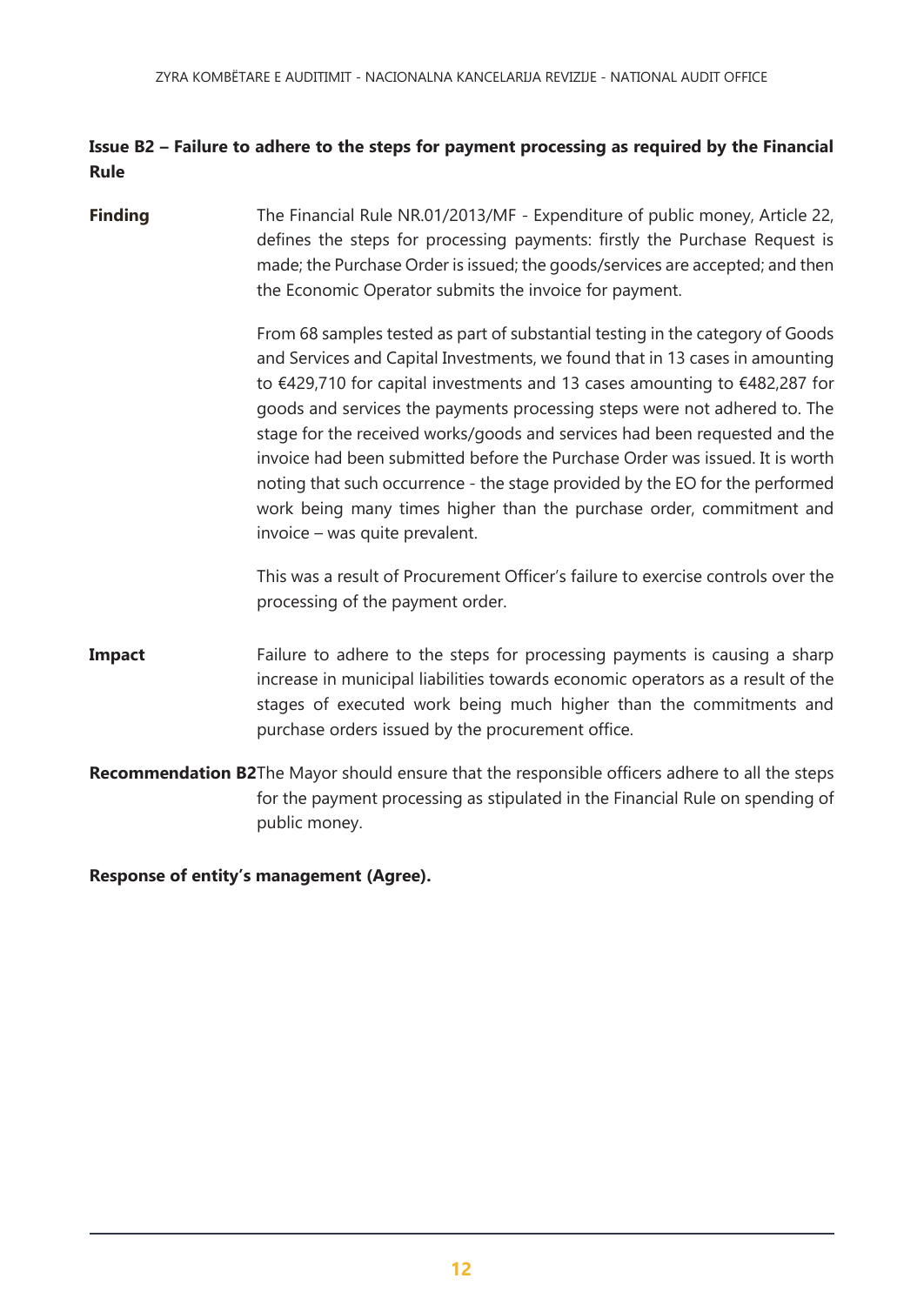#### **Issue B3 – Poor definition of quantities in the public framework contracts**

**Finding** The Law no.04/L-042 on Public Procurement and the Rules and Operational Guidelines for Public Procurement, Article 56.10, provides that the estimated quantity specified in the tender documents is only an indicative quantity. If the purchase orders exceed the total indicated quantity or the total indicated value of the public framework contract (including plus/minus thirty percent (30%)), regardless of the original expiry date of the Public Framework contract, it will be automatically ceased. The allowed discrepancy plus/minus thirty percent (30%) also applies to Lots and item, and in case the allowed threshold is reached the Contracting Authority may not place other orders for that Lot or item.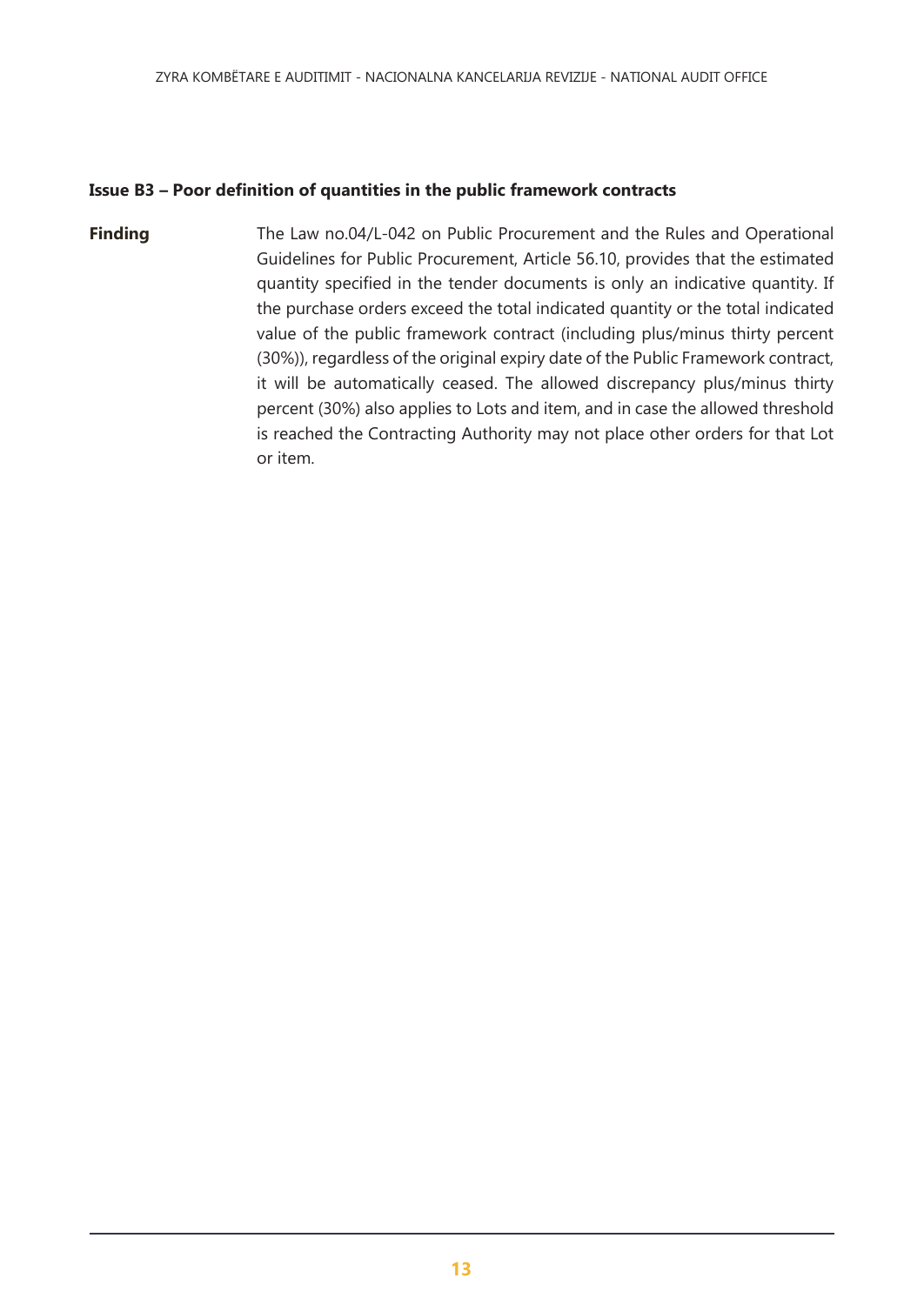In the payment of €54,645, of the public framework contract on "Rehabilitation and maintenance of public lighting in the city of Gjilan" dated 20.12.2018, in the amount of €181,796, we have found that the quantities in 15 items of the stage of performed works in amount €25,301 compared to the contracted amount. It is worth noting that the contract value has not been exceeded.

The allowed discrepancy plus/minus thirty percent (30%) was exceeded as the following:

In item No.76. "Holder - metal pipe & Phi; 48 mm with a length of 90cm broken in parts at an angle of 105 degrees in which will be placed the illuminator 150 W (50cmx50cm angle up to 105 degrees)", of the executed stage, the quantity was 413 pieces, while the quantity in the contract for this item was 30 pieces

In item No.106. "Engagement of the truck (basket) for certain purposes (placing and removing flags, decorations, etc.) for holidays and other official ceremonies", of the executed stage, the quantity was 250 h (hours), while the quantity for this item in the contract was 15 h (hours).

In item No.114. "Decoration of existing natural trees in the city with LED strip", of the executed stage, the quantity was 5800  $m^2$ , while the quantity for this position in the contract was 2900 m<sup>2.</sup>

**Impact** Discrepancies exceeding the allowed threshold of plus/minus thirty percent (30%) per item were as a result of poor internal controls over planning and definition of quantities in the contract.

**Recommendation B3**The Mayor should ensure that before initiating procurement procedures and entering into contractual obligations through framework contracts, the needs are properly assessed. He should also ensure that contract managers exercise regular control over the supply with each item under the framework contract and to assure that the contracted quantities are not exceeded.

**Response of entity's management (Agree).**

#### **Issue A5 – Payments made for uncontracted services**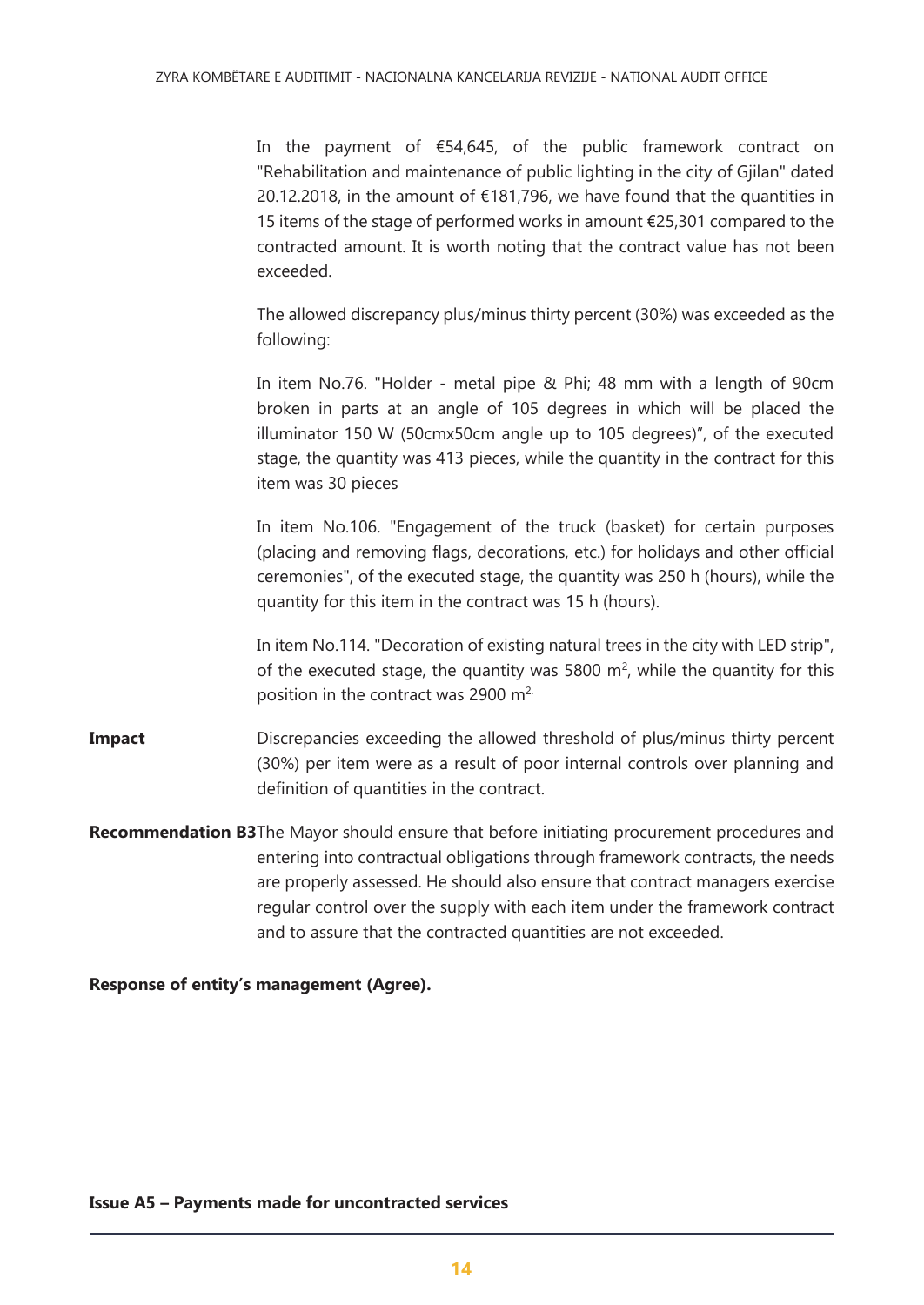**Finding** The Rules and Operational Guidelines for Public Procurement define the responsibilities of the project manager as the following: Section 61.19 - the Project Manager shall ensure that the Economic Operator performs the contract in accordance with the terms and conditions specified in the contract. Section 61.21 - Direct Supervisor of the contract manager shall be responsible for a) direct supervision of the implementation of the contract, b) full administration of the contract, including any eventual amendment to the contract. Section 61.23 - where the contract is amended in order to change the original terms and conditions, the amendment to the contract shall be prepared by the procurement department. Section 61.24 - a contract amendment shall not be issued to the Economic Operator prior to: a) obtaining approval from the CAO; b) commitment of funds for the amended contract.

> In the public framework contract "Cleaning of school buildings in the Municipality of Gjilan", in the amount of  $\epsilon$  1,256,050, dated 15.03.2019, we found that the payment of €37,985, also included the cleaning of 12 schools which were not provided in the framework contract. The amount paid for the cleaning of these schools was €29,688.

> According to municipal officials, this happened as a result of requests for general cleaning of school-educational facilities due to the pandemic situation with Covid-19.

- **Impact** Shortcomings identified regarding the works performance is contrary to the criteria set for public framework contracts and may result in overpayments or unplanned liabilities, which may lead to budgetary implications.
- **Recommendation A5** The Mayor should ensure that when signing public framework contracts, a thorough analysis of real needs is made beforehand, in order to prevent services or items not included in the contracted specification from being performed.

#### **Response of entity's management (Agree).**

#### **1 – Delays in paying the outstanding liabilities**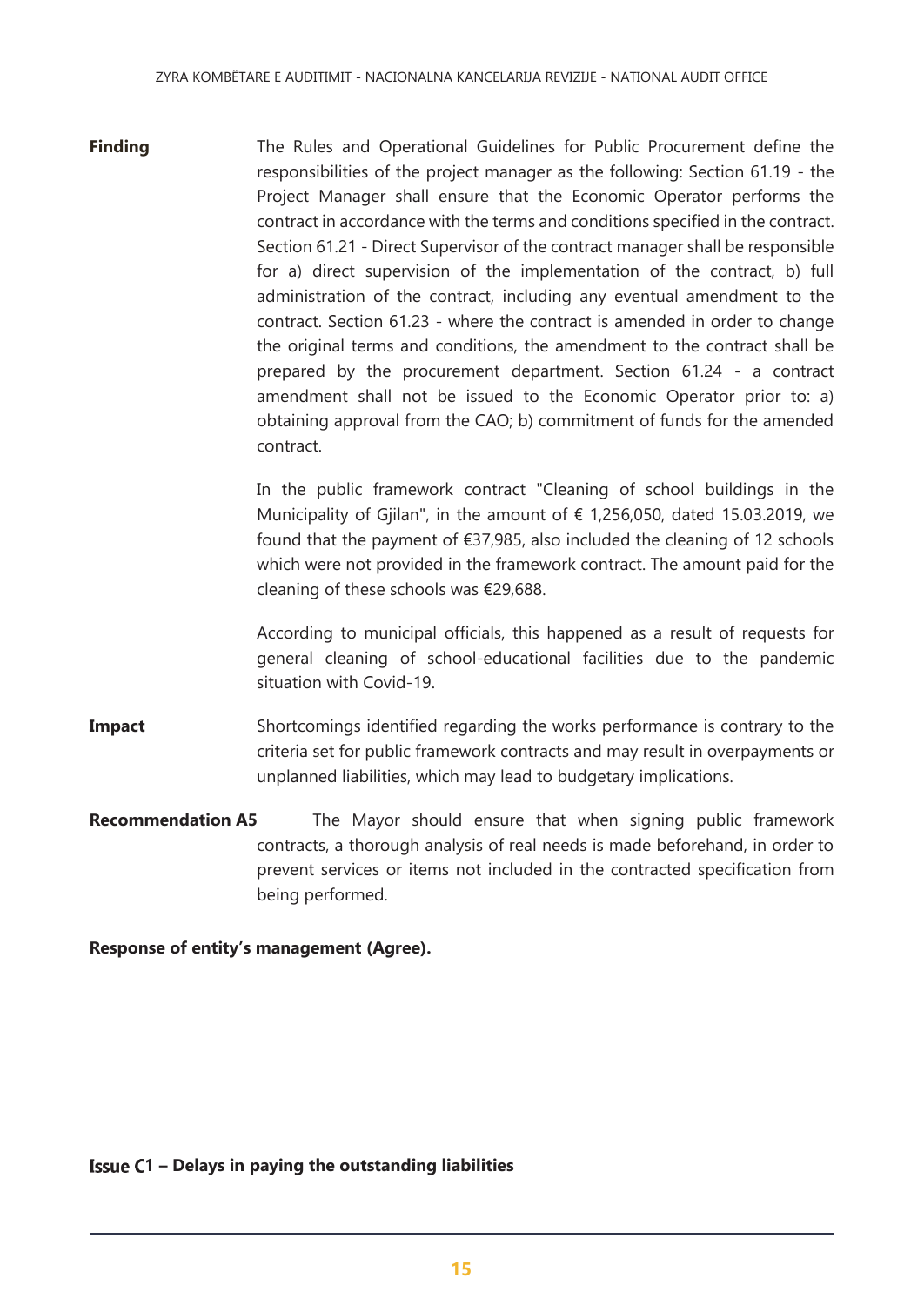**Finding** The Mayor's final decisions on property expropriation provide that "upon entry into force of the decision, the Expropriating Authority (Municipality) is obliged to pay, within 24 months, the compensation amount for the expropriated property as determined in the valuation report of the Immovable Property Valuation Office, Property Tax Department within the Ministry of Finance".

> We found that, in 13 cases, the Municipality did not pay the financial liabilities  $\epsilon$ 4,373,191 for the expropriations although the deadline set by the final decisions was within 24 months. As a result the liabilities were carried forward to be paid next year.

> This happened because the municipality decided to make expropriations by issuing final expropriation decisions without having funds and without making a proper budget analysis.

- **Impact** Delayed payment of liabilities is causing additional costs to the Municipality as it is facing lawsuits filed from land owners. Therefore, in addition to the land, it is obliged to pay for the interest and court costs.
- **Recommendation C1**The Mayor should ensure that outstanding liabilities on expropriation are paid. Before making decisions on land expropriation, she should conduct a thorough analysis, to ensure that there will be sufficient budget funds to cover all the foreseen expropriation costs.

**Response of entity's management (Agree).**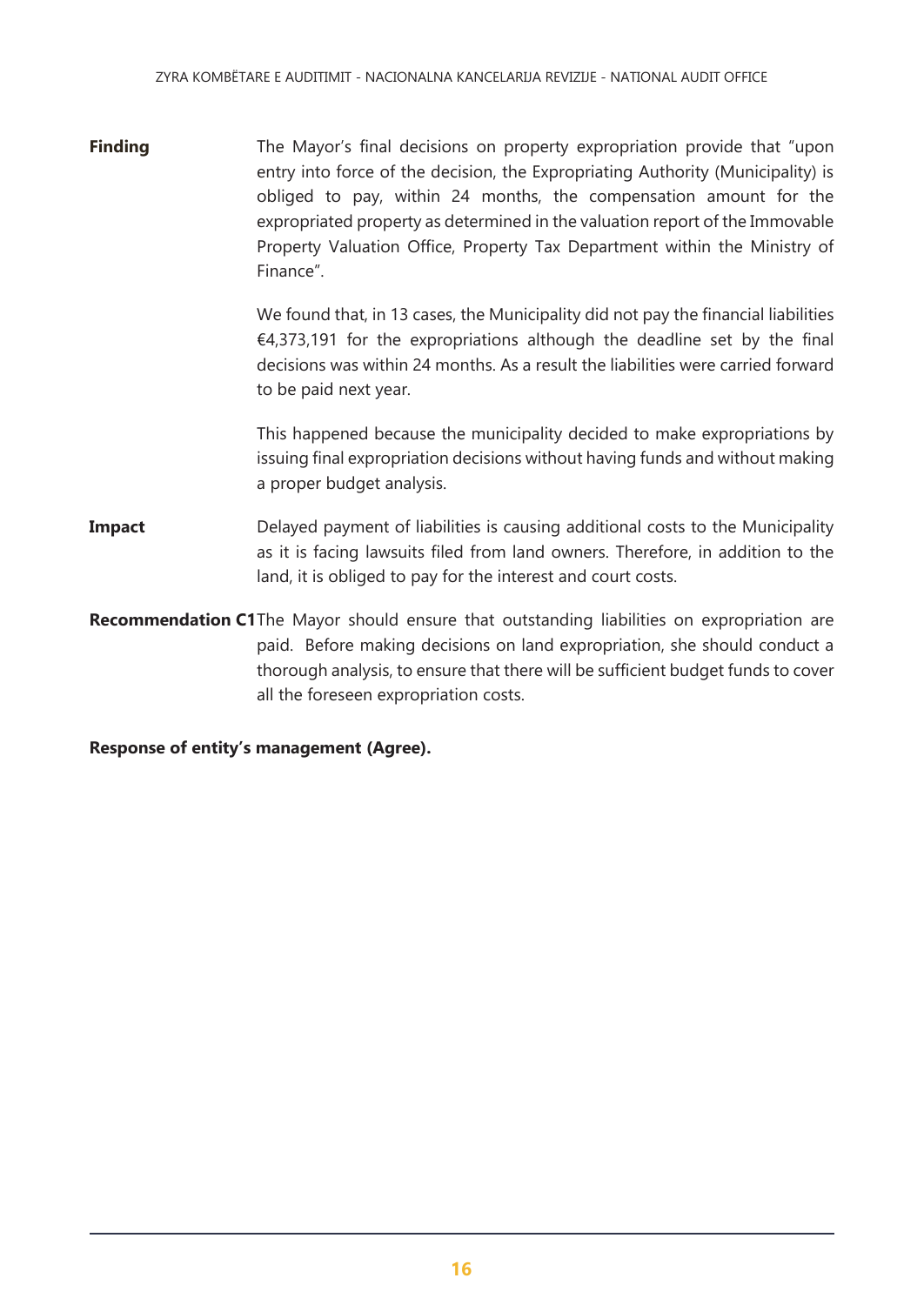#### **Issue B4 – Poor recording of capital assets**

**Finding Regulation MF-No.02/2013** on the management of non-financial assets in budget organizations, Article 6.1, stipulates that, every budget organization shall put in place and update a register of non-financial assets under its management. The register must be kept for each asset individually and in aggregate form pursuant to the categories classified based on the Chart of Accounts, whilst Article 6.3 stipulates that Capital assets shall be recorded in KFMIS while non-capital assets and stocks shall be recorded in the system "eassets

With regard to capital assets, the following weaknesses have been identified:

Assets in the amount of  $£174,500$  for land expropriation is presented in the asset`s class of ongoing investments of the assets register, although all payments were made according to the valuation report, and should be recorded in the asset`s class of land of the asset`s register.

The assets in the amount of  $\epsilon$ 34,947 for road asphalting is presented in the asset`s class of ongoing investments of the assets register, although all payments were made according to the contract, and should be registered in the asset`s class of road construction of the assets register.

Payments in the amount of €120,000 and €16,528 for summer road maintenance as well as payments in the amount of €42,264 for technical maintenance of facilities were recorded as capital assets, thus overstating the register of non-financial capital assets.

The identified weaknesses related to the assets registration occurred due to poor implementation of internal controls by the municipal officials.

- **Impact** Failure to properly register assets according to the criteria set out in the regulation on non-financial assets management, impacts the presentation of inaccurate information in the financial statements.
- **Recommendation B4**The Mayor should ensure that internal controls over the recording of nonfinancial capital assets are properly implemented in accordance with the criteria set forth in the Regulation on the management of non-financial assets.

**Response of entity's management (Agree).**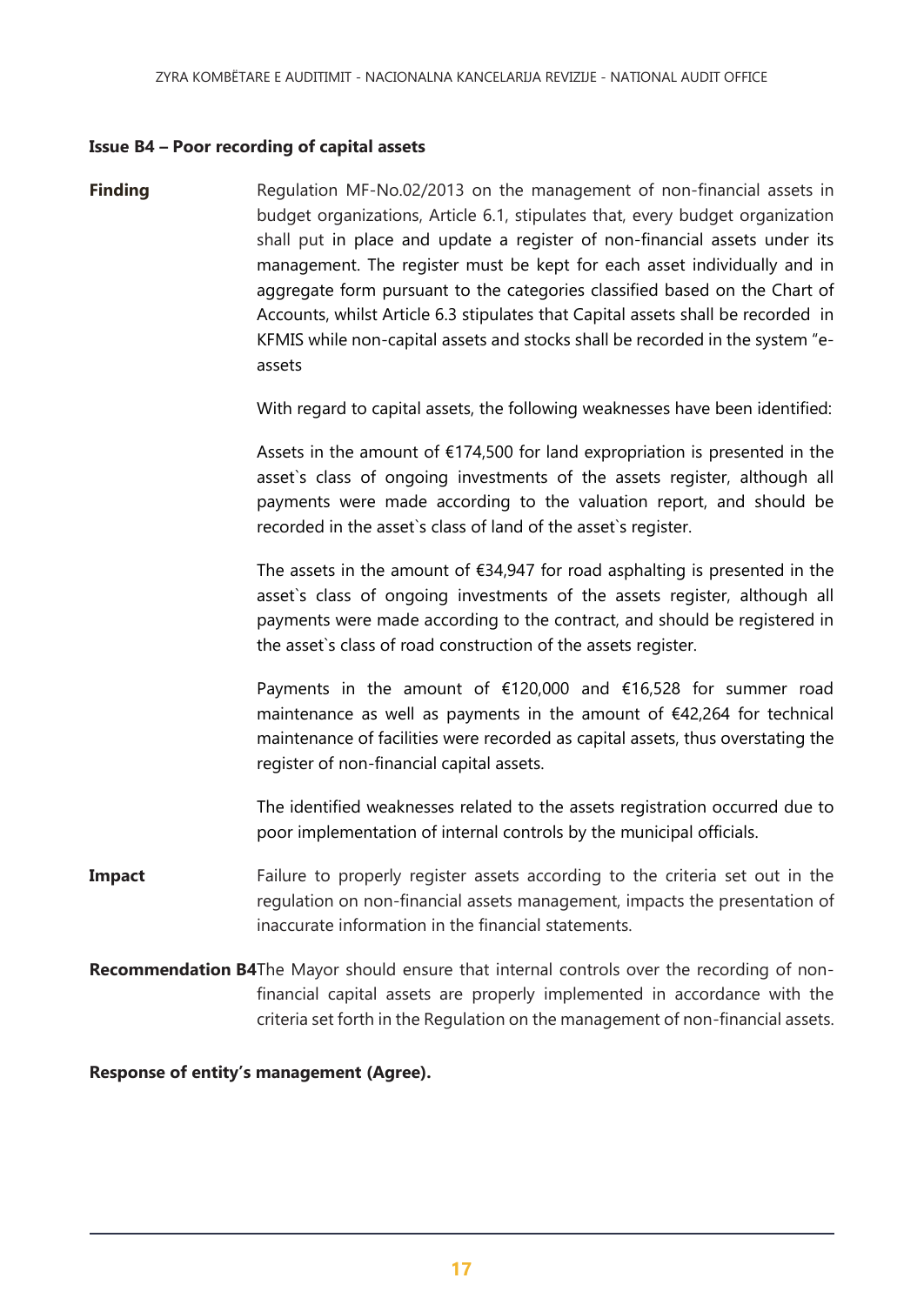#### **Issue A6- Shortcomings regarding the special service agreements**

**Finding Law no.06/l-114 on Public Officials, Article 84, stipulates that special service** agreements, according to paragraph 4 of Article 12 of the Law No. 03/L-149 on Civil Service of the Republic of Kosovo, entered into before entry into force of this Law, shall be valid until the deadline defined in those agreements in line with above stated provisions. Following this period, special service agreements shall be entered into according to the relevant public procurement legislation.

> In 2021, the Municipality engaged 103 persons on special service agreements. We have tested five (5) samples and found that the municipality had not conducted public procurement procedures for their engagement. The contracts signed between the Municipality and the employees were for three persons engaged in the procurement office, one in the civil status office and another in the inspection directorate.

> This has occurred as a result of inadequate actions, departing from the requirements provided by the Law of public officials.

- **Impact** Failure to comply with the established statutory criteria on the engagement of persons through special services agreements undermines the principle of competition, transparency and may lead to discrimination against others.
- **Recommendation A6** The Mayor should ensure that when engaging persons through special services agreements, the criteria set forth in the relevant legislation are complied with.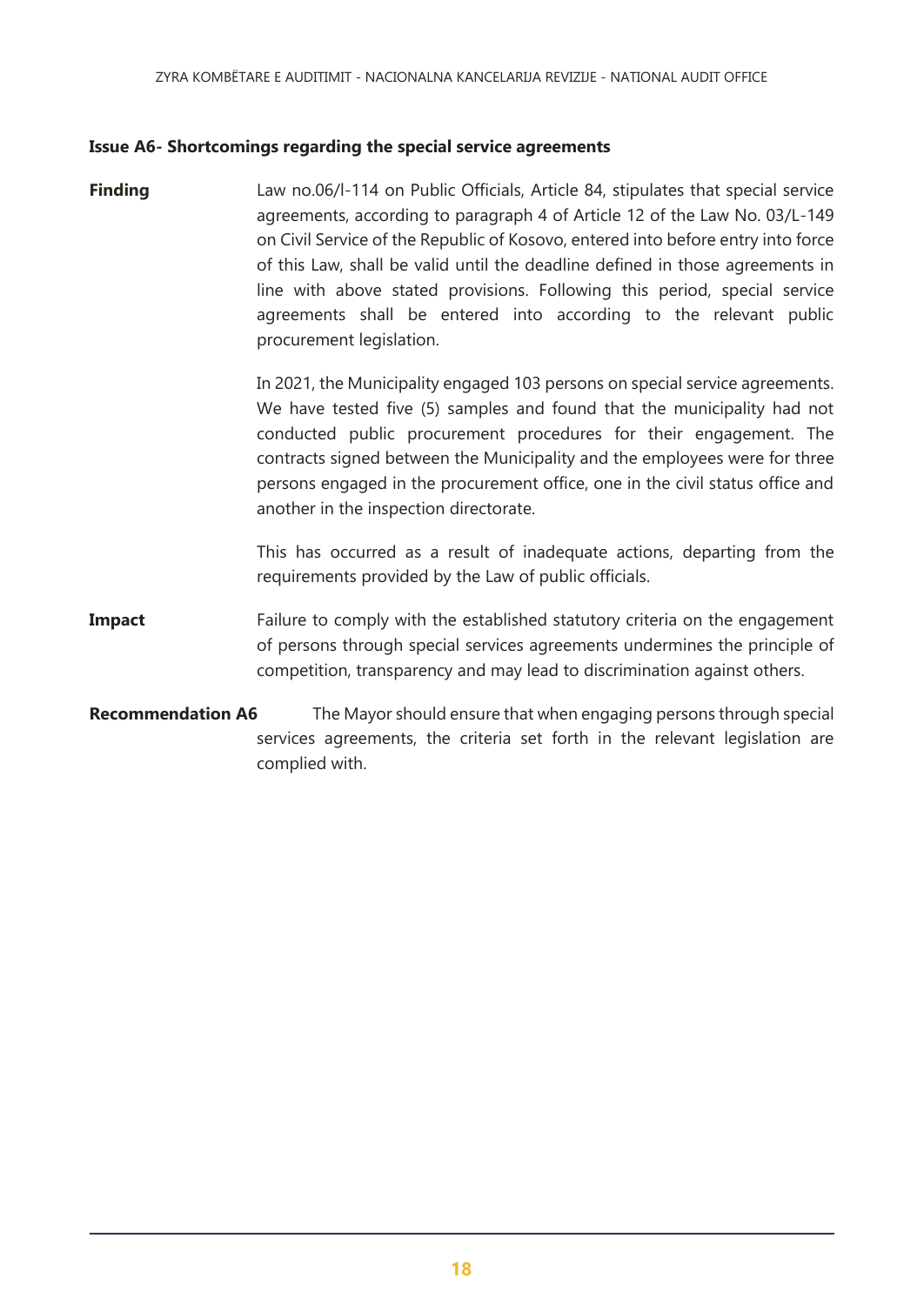# 2.3 Findings on financial management and compliance issues

# 2.3.1 Revenues

Revenues generated by the Municipality of Gjilan in 2021 amounted to €4,837,641. They relate to property tax, construction permits tax, business activities tax, administrative fees, rental etc.

### **Issue A7 – Incomplete verification of municipal properties**

**Finding Law no. 06/L-005 on Immovable Property Tax, Article 15, provides that** inspection activities shall be carried out each year for at least twenty per cent (20%) of all properties.

> The Municipality of Gjilan billed the Property Tax to 34143 facilities through the Protax system. The municipality managed to inspect only 1234 facilities or about 4% during 2021.

> Failure to carry out inspection activities was due to the lack of sufficient staff.

- **Impact** Low level of property inspection may result in incomplete information on current taxable property and lead to incorrect estimation of property tax revenue estimates.
- **Recommendation A7** The Mayor should ensure that 20% of real estate is inspected so that eventual changes of property are integrated into the database to reflect the correct tax liability.

### **Response of entity's management (Agree).**

# 2.3.2 Capital investments

The final budget for Capital Investments was €7,354,440, of which €6,266,743 were spent in 2021. They relate to construction of roads, construction of business/administration buildings, investment maintenance, purchase of vehicles etc. We tested 44 samples of €2,057,404 as part of substantive testing and 5 samples as part of compliance testing.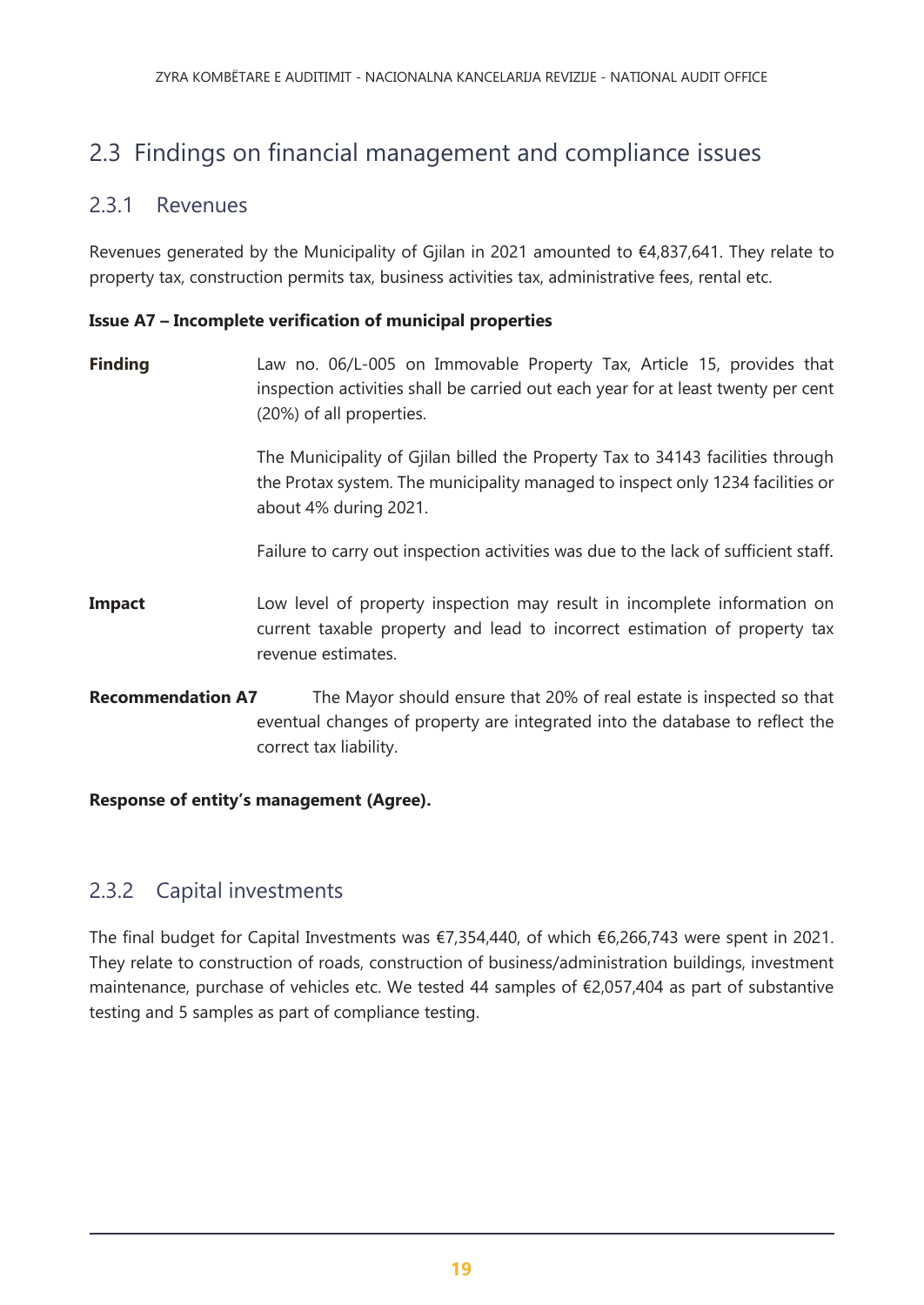#### **Issue B5 – Projects initiated without sufficient funds allocated**

**Finding** Law no.03/L-221 Amending and Supplementing Law no.03/l-048 on Public Financial Management and Accountability, Article 36, paragraph 1, stipulates that a Budget Organization shall record a commitment of allocated funds in the KFMIS in accordance with the FMC rules prior to initiating any procurement process that is intended to result in a liability in the current fiscal year.

> In four (4) cases, the Municipality had entered into contractual obligations without having sufficient funds committed. Cases are related to the following projects:

- Supply with IT equipment the contract value was  $\epsilon$ 127,740, whilst €13,900 were committed;
- Reconstruction of Adem Jashari and Zija Shemsiu streets contract value was €349,879, whilst €58,864 were committed;
- Supply with off-road vehicles, equipped with medical devices the contract value was €24,700, whilsr €8,185 were committed; and
- Construction of a green market in the Municipality of Gjilan contract value was €509,177, whilst no funds have been committed prior to the initiation of procurement procedures or the signing of the contract

This occurred as a result of the lack of controls during the initiation of procurement procedures without prior commitment of funds.

- **Impact** Entry into obligations without having the needed funds committed leads to increased outstanding liabilities or budget implications for the current year and might create a burden for the following year's budget.
- **Recommendation B5**The Mayor should strengthen controls over projects planning, in order to ensure that sufficient implementation funds are committed for each capital project prior to initiating the procurement procedures.

#### **Response of entity's management (Agree).**

# 2.3.3 Accounts Receivables

Accounts receivables disclosed by the Municipality in 2021 AFS were in the amount of €12,672,851. This is made of receivables from property tax ( $\epsilon$ 10,590,361), business licences ( $\epsilon$ 1,747,025), rent (€296,854) and other (€38,611). We tested 70 samples of €2,006,708 as part of substantive testing.

#### **Issue B6 – Poor management of accounts receivables**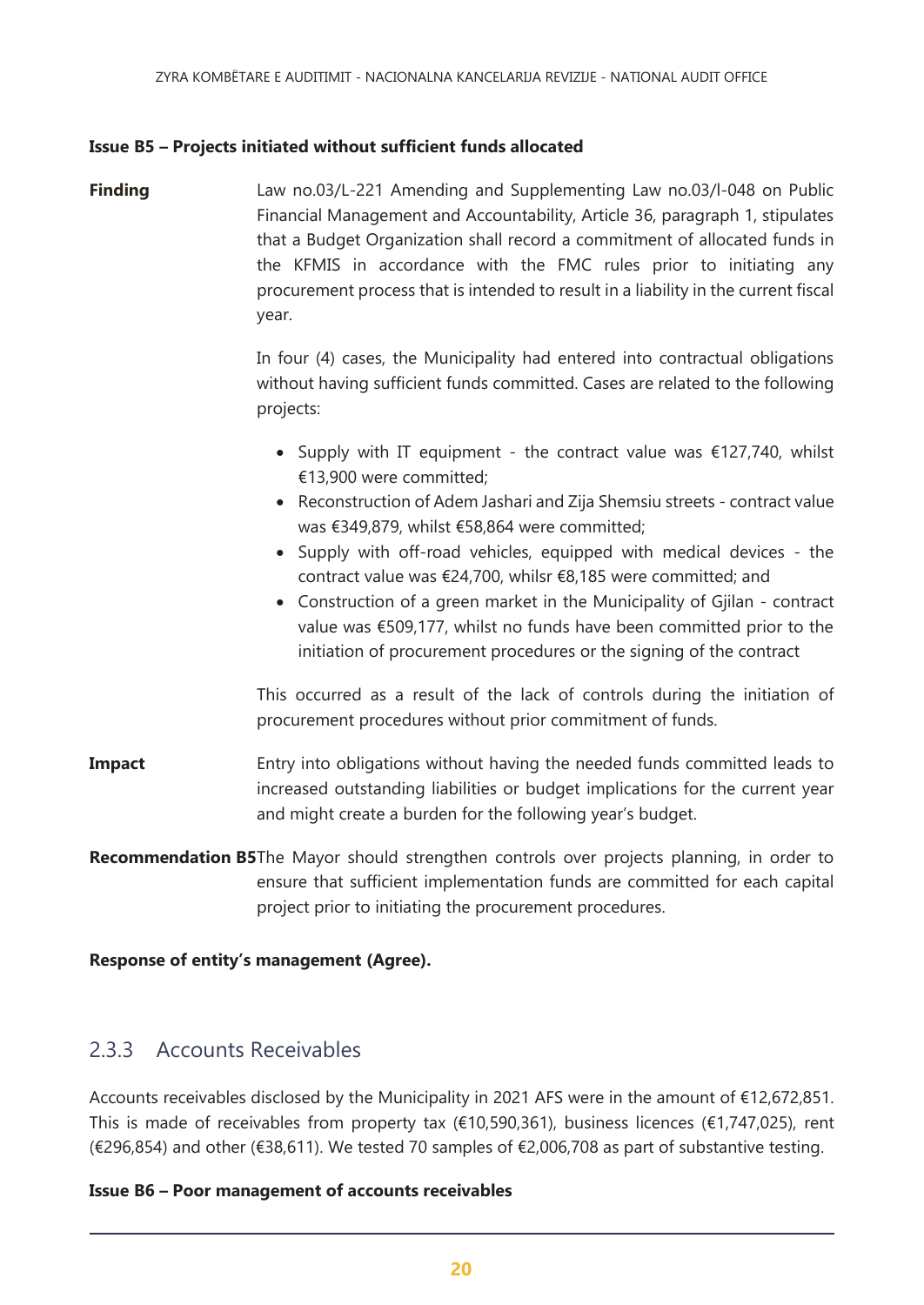Pursuant to Law no. 06/L-005 on Immovable Property, Article 26, the Municipality, the Ministry of Finance and the competent enforcement bodies shall have the authority and competences to collect outstanding tax liabilities which exceed the amount of ten (10) Euros. Whilst Article 27 of this Law stipulates that if a taxpayer or debtor fails to fully pay the tax and fine if any, or outstanding tax liabilities, according to stipulated deadlines, the Municipality shall issue a final written notice within ten (10) business days after the last day for payment, requiring full payment of outstanding tax liabilities, not later than ten (10) calendar days after the day when the final notice is considered to be received by the debtor. Other revenues should be collected according to the deadlines set forth in the invoice for each type of revenue.

Accounts receivables disclosed by the Municipality in 2021 AFS were in the amount of €12,672,851. The largest share of €10,590,361 or about 84%, belongs to property tax;  $\epsilon$ 1,747,025 or about 14% to business licenses; €296,854 or about 2% to rent; and €38,611 to other taxes. The Municipality has not effectively managed the collection of receivables, as they continue to grow over the years. Compared to the previous year ( $\epsilon$  11,997,965), the increase was around €674,886.

Identified shortcomings were due to insufficient internal controls over the management and collection of receivables.

- **Impact** Failure to timely collect charged revenues affects the level of funds collected for the municipal budget and has an negative impact on the financing and implementation of projects from own source revenues.
- **Recommendation B6**The Mayor should ensure that the receivables management process is improved, in order to increase the efficiency in the collection of receivables.

#### <span id="page-20-0"></span>**Response of entity's management (Agree).**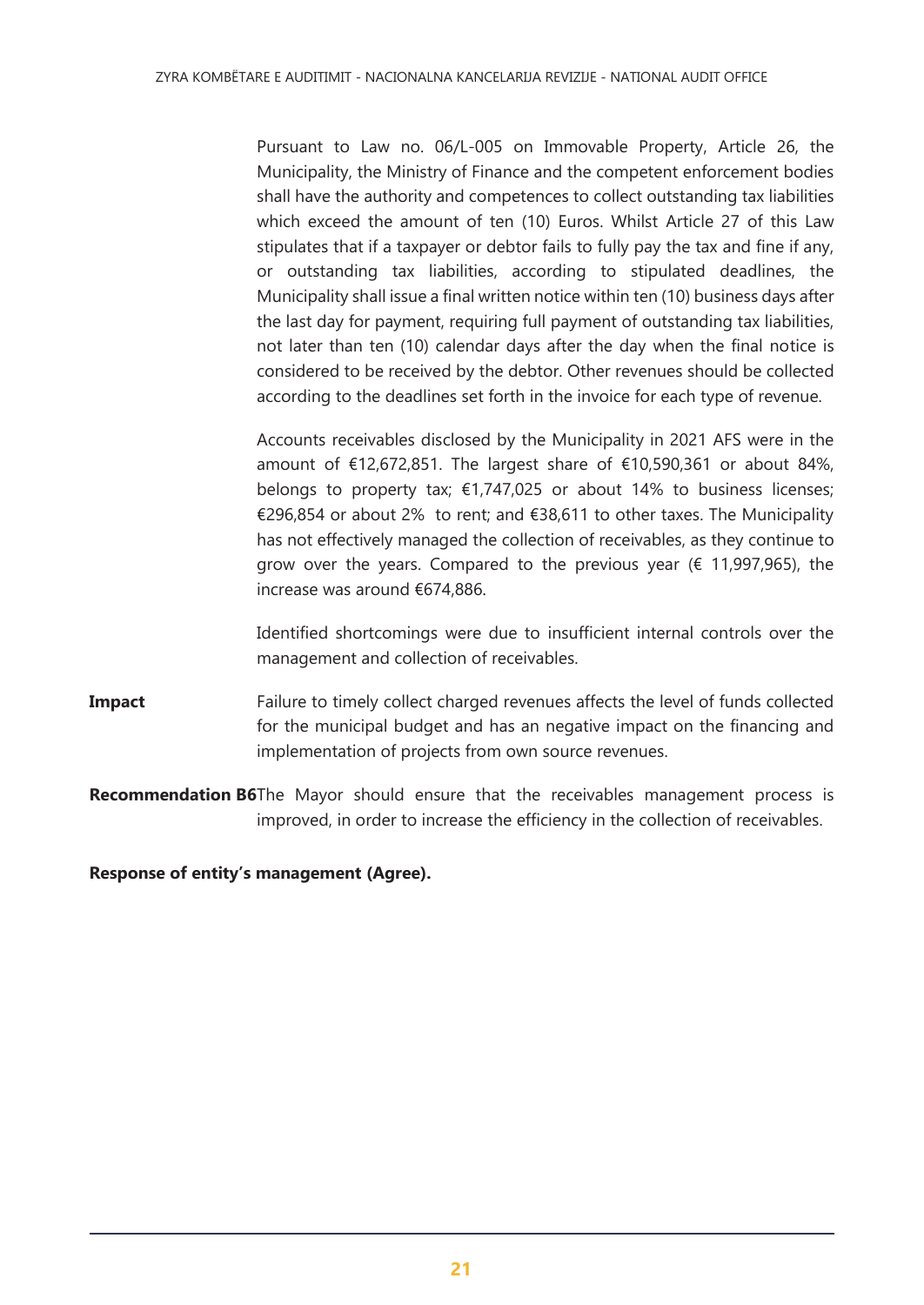# 3 Summary on budget planning and execution

We have considered the sources of budget funds, spending of funds and revenues collected by economic categories. This is highlighted in the following tables:

| Description                                | <b>Initial Budget</b> | Final Budget <sup>4</sup> | 2021 Outturn | 2020 Outturn | 2019 Outturn |
|--------------------------------------------|-----------------------|---------------------------|--------------|--------------|--------------|
| <b>Sources of Funds</b>                    | 27,734,737            | 29,220,833                | 28,862,333   | 27,361,357   | 25,549,636   |
| <b>Government Grant -</b><br><b>Budget</b> | 23,686,703            | 23,696,120                | 23,632,751   | 23,241,424   | 20,349,084   |
| Funding through<br>borrowing               | 0                     | 90,971                    | 90,910       | 239,711      | $\Omega$     |
| Carried forward from<br>previous year      | 0                     | 695,723                   | 695,640      | 741,694      | 1,042,842    |
| Own Source Revenues                        | 4,048,034             | 4,048,034                 | 3,866,687    | 2,608,996    | 3,880,386    |
| <b>Domestic Donations</b>                  | 0                     | 55,136                    | 7,569        | 22,237       | 55,603       |
| <b>External Donations</b>                  | 0                     | 634,849                   | 568,776      | 507,294      | 221,721      |

**Table 1. Expenditures by sources of budgetary funds (in €)**

The final budget was higher than the initial budget by  $£1,486,096$ . This increase is a result of the revised Law on Budget, Government's decisions, own source revenues carried forward from the previous year, financing from borrowing, and donations.

In 2021, the Municipality spent 99% of the final budget, which constitutes a good budget performance.

 $\overline{a}$ 

| Description                                 | Initial<br>Budget | Final<br>Budget | 2021<br>Outturn | 2020<br>Outturn | 2019<br>Outturn |
|---------------------------------------------|-------------------|-----------------|-----------------|-----------------|-----------------|
| Spending of funds by economic<br>categories | 27,734,737        | 29,220,833      | 28,862,333      | 27,361,357      | 25,549,636      |
| Wages and Salaries                          | 15,894,494        | 15,982,504      | 15,958,854      | 15,816,156      | 14,958,556      |
| Goods and Services                          | 4,112,000         | 4,295,261       | 4,186,070       | 4,189,744       | 3,722,837       |
| <b>Utilities</b>                            | 671,500           | 671,500         | 588,601         | 456,408         | 515,226         |
| Subsidies and Transfers                     | 790,000           | 917,128         | 803,898         | 1,159,159       | 775,550         |

<sup>4</sup> Final budget – the budget approved by the Assembly and subsequently adjusted for by the Ministry of Finance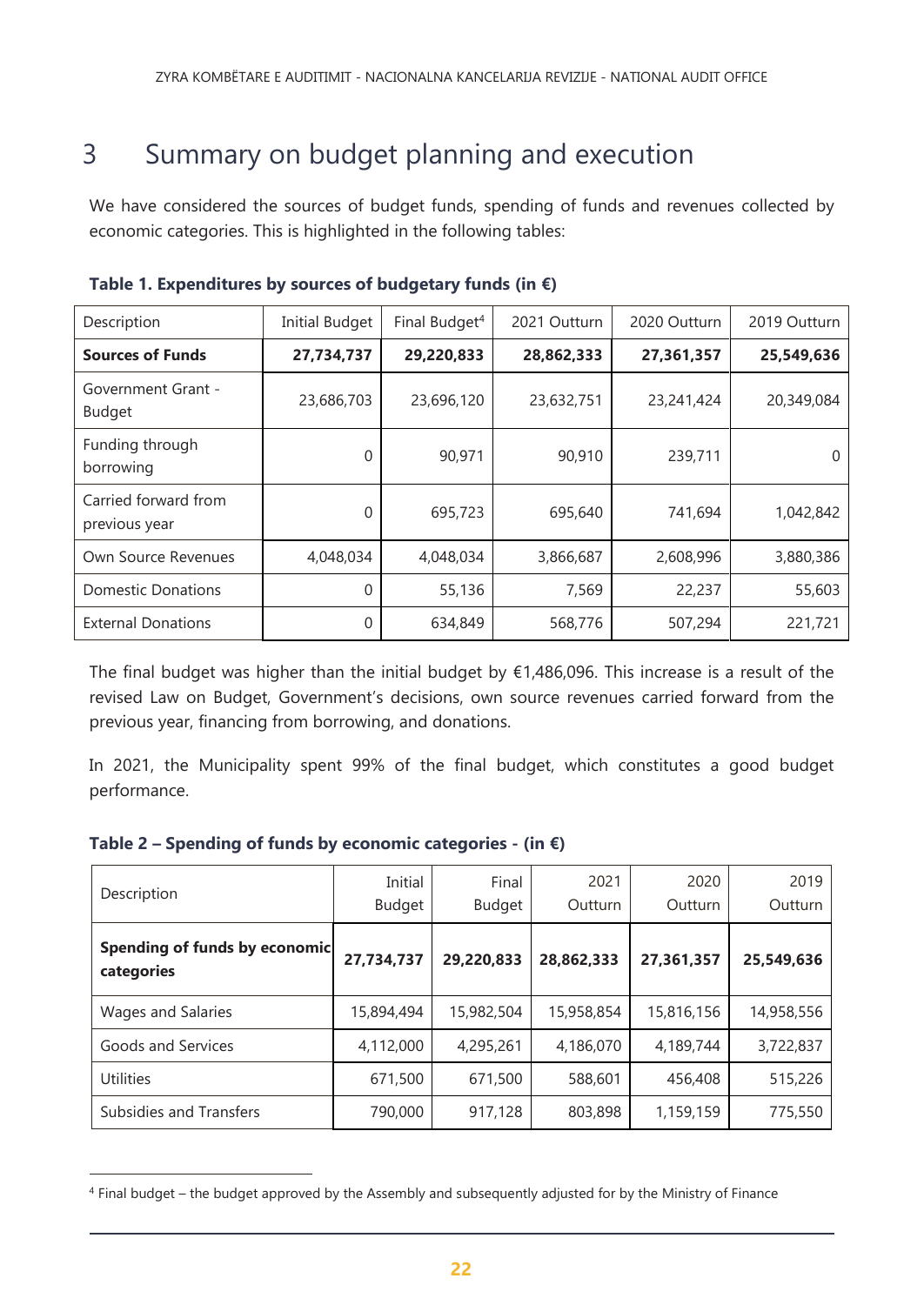| Capital Investments | 6,266,743 | 7,354,440 | 7,324,911 | 5,739,889 | 5,577,469 |
|---------------------|-----------|-----------|-----------|-----------|-----------|
|---------------------|-----------|-----------|-----------|-----------|-----------|

Explanations for changes in budget categories are given below:

- The final budget for Wages and Salaries was increased by €88,010, compared to the initial budget. This increase was as a result of Government's Decisions by €10,317; donations by €25,152; borrowing of €52,541 by government decision;
- The final budget for Goods and Services was increased by €183,261, of which: €900 was cut with the revised Law on Budget; €56,300 was added from the transfer of own source revenues unspent in 2020; €123,917 was from donations; and €3,944 was added from borrowing;
- The final budget for Utilities has not changed compared to the initial budget;
- The final budget for Subsidies was increased by €127,128, of which €30,000 was added from the transfer of own source revenues unspent in 2020; and 97,128 from donations;
- The final budget for Capital Expenditures was increased by €1,087,697 compared to the initial budget. This increase was as a result own source revenues of €609,423 unspent in 2020; €443,788 from donor grants; and €34,486 from borrowing;
- Funds from carried-forward own source revenues were designated for financing capital projects such as: Construction of a green market, in the amount of €320,000; Maintenance public investments, in the amount of  $\epsilon$ 100,000; and  $\epsilon$ 189,423 for expropriation payments.
- The budget from donor grants was mainly designated to the Construction of Mirusha River plateau, in the amount of € 415,595, and €28,163 for agribusiness. The budget of €34,486 from borrowing was to support the education sector in the area of IT. Funds spent in 2021 for Economic Recovery were €505,517, they were mainly allocated for education, health and firefighting allowances.

Chart 1. **Expenditures** by economic categories in 2021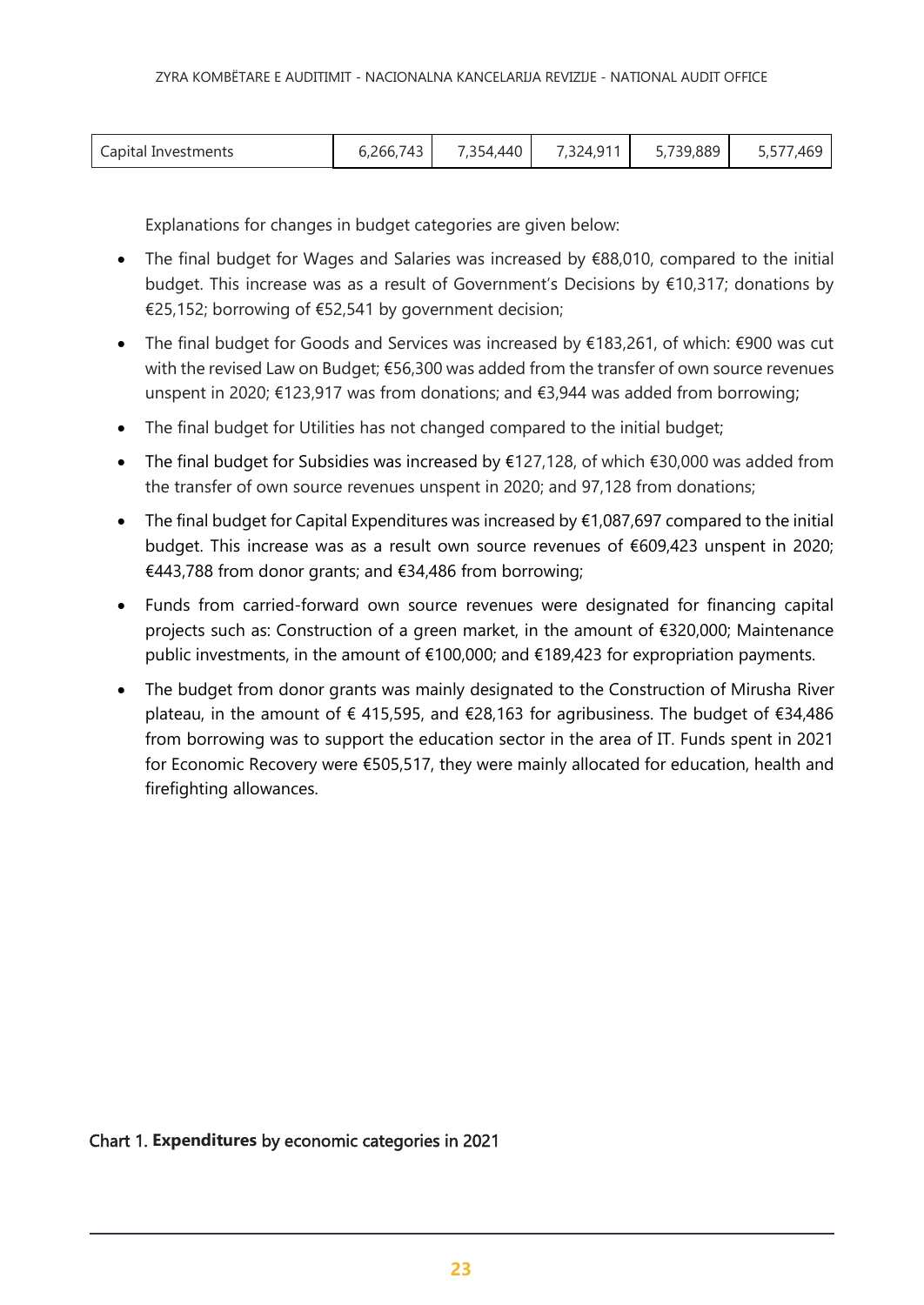

Revenues planned by the Municipality of Gjilan in 2021 were in the amount of €4,048,034, whilst €4,837,641 were collected. They relate to property tax, construction permits tax, administrative fees, business tax, rental, etc. In addition, the Municipality collected revenues from traffic fines and court penalties totalling to €769,238 as well as revenues from Forestry Agency amounting to €16,938. These revenues are not presented in the following table as they are planned and collected by the line ministries.

|  | Table 3. Revenues (in $\epsilon$ ) |  |  |
|--|------------------------------------|--|--|
|--|------------------------------------|--|--|

<span id="page-23-0"></span>

| Description              | Initial budget | Final budget | 2021<br>Receipts | 2020<br>Receipts | 2019<br>Receipts |
|--------------------------|----------------|--------------|------------------|------------------|------------------|
| <b>Total of revenues</b> | 4,048,034      | 4,048,034    | 4,837,641        | 2,758,090        | 3,765,119        |
| Tax revenues             | 1,856,707      | 1,856,707    | 2,312,933        | 1,340,924        | 1,651,323        |
| Non-tax revenues         | 2,191,327      | 2,191,327    | 2,505,694        | 1,417,166        | 2,113,795        |
| Other revenues           |                | 0            | 19,014           |                  |                  |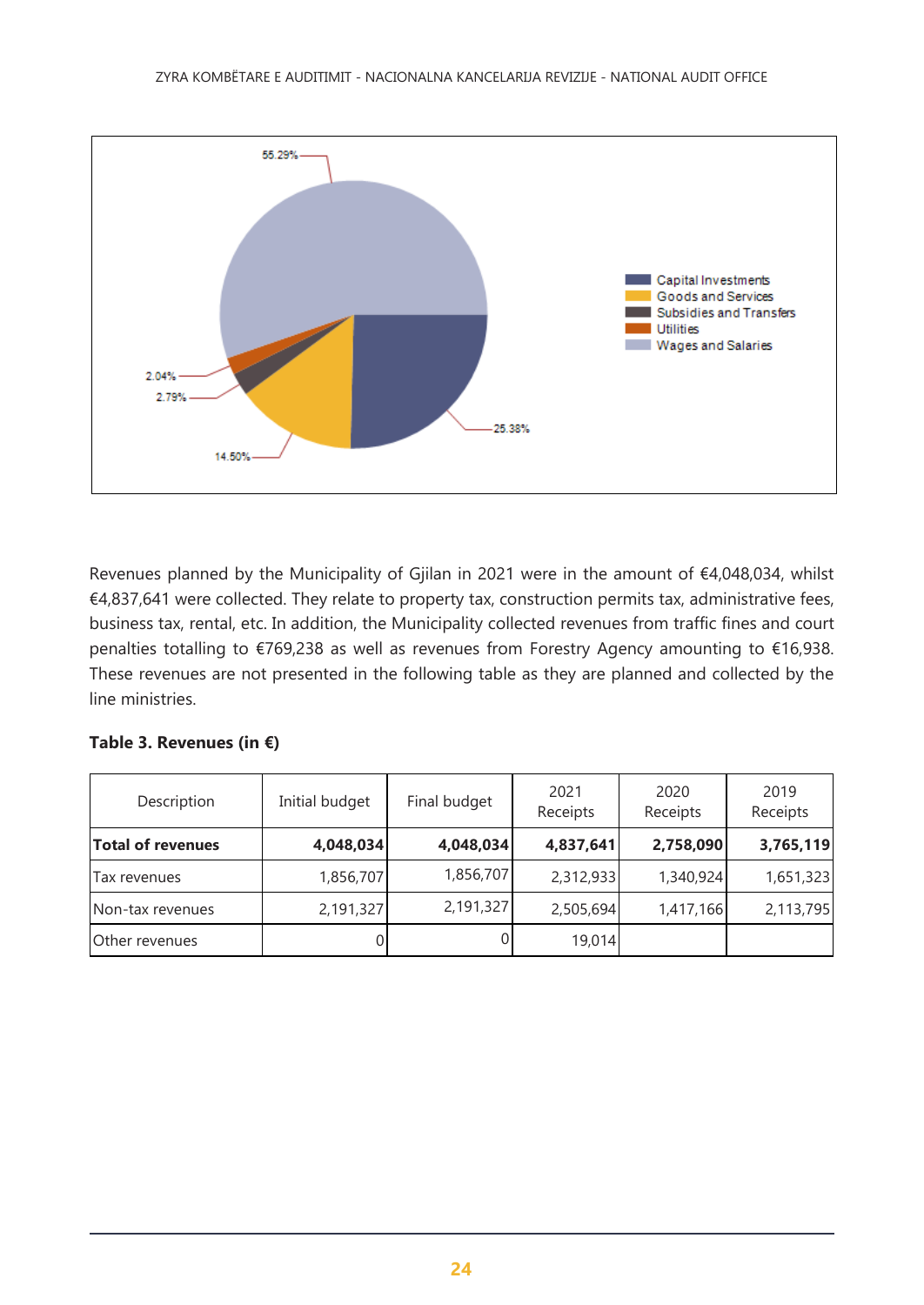# 4 Progress in implementing recommendations

Our audit report on 2020 AFS of Municipality of Gjilan resulted in 14 recommendations. The Municipality prepared an Action Plan stating how all recommendations will be implemented. By the end of our 2021 audit, six (6) recommendations have been implemented; one (1) was partly implemented; and seven (7) have not been implemented yet as shown in following Chart 2. For a more thorough description of the recommendations and how they are addressed, see Table 4 (Table of recommendations).



# **Chart 2. Progress on implementation of prior year's recommendations**

### **Table 4. Summary of prior year's recommendations and of 2020**

| No.          | Audit                             | Recommendations of 2020                                                                                                                                                             | Actions undertaken                                                                                                                                                                                                                         | <b>Status</b>                 |
|--------------|-----------------------------------|-------------------------------------------------------------------------------------------------------------------------------------------------------------------------------------|--------------------------------------------------------------------------------------------------------------------------------------------------------------------------------------------------------------------------------------------|-------------------------------|
|              | area                              |                                                                                                                                                                                     |                                                                                                                                                                                                                                            |                               |
| $\mathbf{1}$ | for<br><b>Basis</b><br>Conclusion | The Mayor should ensure that payment<br>processing officers follow all the steps<br>for processing of payments set out under<br>the Financial Rules on Public Funds<br>Expenditure. | this<br>Unfortunately,<br>phenomenon<br>has<br>continued in 2021,<br>number of<br>cases<br>when the purchase<br>was issued<br>order<br>after the invoice and<br>the<br>acceptance<br>have<br>report<br>increased compared<br>to last year. | Implementation<br>not started |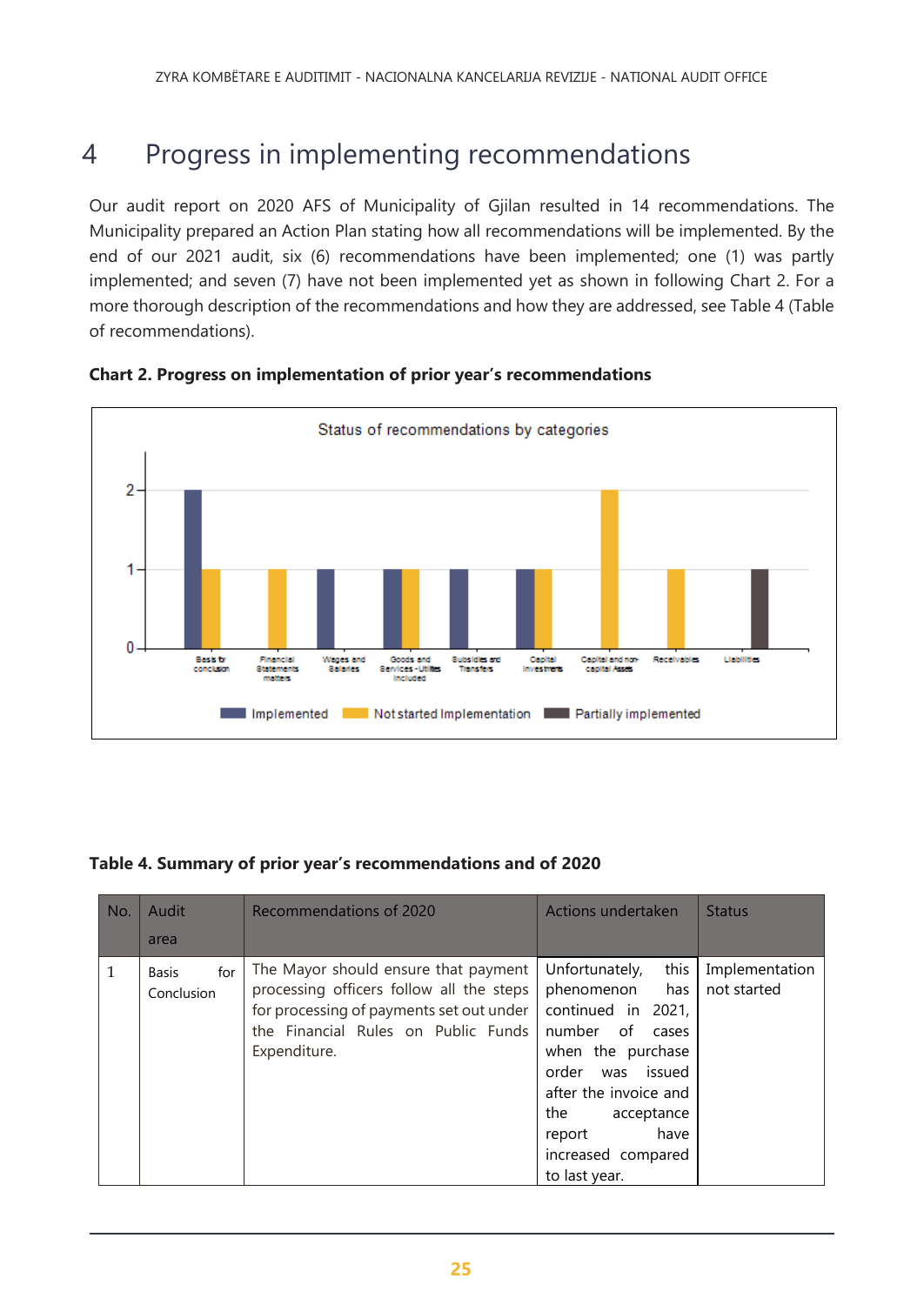| $\overline{2}$ | Basis for<br>Conclusion                       | The Mayor should ensure that all public<br>procurement procedures and rules are<br>applied when it comes to segregation of<br>duties in the procurement process in<br>order to prevent any potential conflict of<br>interest. He should also ensure that all                                                                                                                                                 | We<br>have<br>not<br>encountered<br>problems<br>of<br>this<br>nature.                                      | Implemented                   |
|----------------|-----------------------------------------------|--------------------------------------------------------------------------------------------------------------------------------------------------------------------------------------------------------------------------------------------------------------------------------------------------------------------------------------------------------------------------------------------------------------|------------------------------------------------------------------------------------------------------------|-------------------------------|
| 3              | Basis for<br>Conclusion                       | requirements of the tender dossier are<br>met by the winning economic operator.<br>The Mayor should ensure that when<br>outsourcing construction works, the<br>relevant Department has drafted the<br>projects and the rest of the technical-<br>investment<br>documentation<br>in<br>with<br>accordance<br>the<br>needs<br>and<br>Otherwise,<br>requirements.<br>such<br>procedures should not be initiated | We<br>have<br>not<br>any<br>encountered<br>lacking<br>the<br>case<br>executive project.                    | Implemented                   |
| $\overline{4}$ | Annual<br>Financial<br><b>Statements</b>      | The Mayor should ensure that all actions<br>are taken so that expenditures are<br>planned<br>adequate<br>budget<br>under<br>categories, or to<br>reallocate funds so that payments and<br>recording of expenditures is carried out<br>from adequate economic codes                                                                                                                                           | The municipality in<br>2021<br>had<br>misclassified<br>expenditures<br>into<br>economic categories.        | Implementation<br>not started |
| 5              | Wages and<br><b>Salaries</b>                  | The Mayor should, prior to making staff<br>promotions, initially should<br>secure<br>adequate funds, while in cooperation<br>Treasury should start<br>paying<br>with<br>outstanding salaries according to signed<br>contracts.                                                                                                                                                                               | The Municipality in<br>2021 after receiving<br>the audit report has<br>addressed<br>the<br>Recommendation. | Implemented                   |
| 6              | Goods and<br>Services and<br><b>Utilities</b> | The Mayor should ensure that prior to<br>initiating procurement procedures and<br>entering into contractual obligation, the<br>needs to be met through framework<br>contracts are defined clearly, and ensure<br>that contract managers conduct regular<br>controls on supplies of each item<br>according to the framework contract and<br>no exceeding in contracted<br>that<br>quantities is made.         | Exceeding<br>of<br>indicative quantities<br>in public framework<br>contracts have been<br>identified.      | Implementation<br>not started |
| $\overline{7}$ | Goods and<br>Services and<br><b>Utilities</b> | The Mayor should ensure that sufficient<br>technical<br>evaluation<br>capacities<br>are<br>provided during evaluation, and that<br>economic operators that best meet the<br>criteria in the Tender Dossier are<br>awarded with subsidies and transfers                                                                                                                                                       | We<br>have<br>not<br>encountered<br>problems<br>of<br>this<br>nature.                                      | Implemented                   |
| 8              | Subsidies<br>and<br>Transfers                 | The Mayor should ensure that the annual<br>plan on financial support to NGOs is<br>prepared and contains all the criteria<br>established in the regulation for financial<br>support.                                                                                                                                                                                                                         | We<br>have<br>not<br>encountered<br>problems<br>this<br>of<br>nature.                                      | Implemented                   |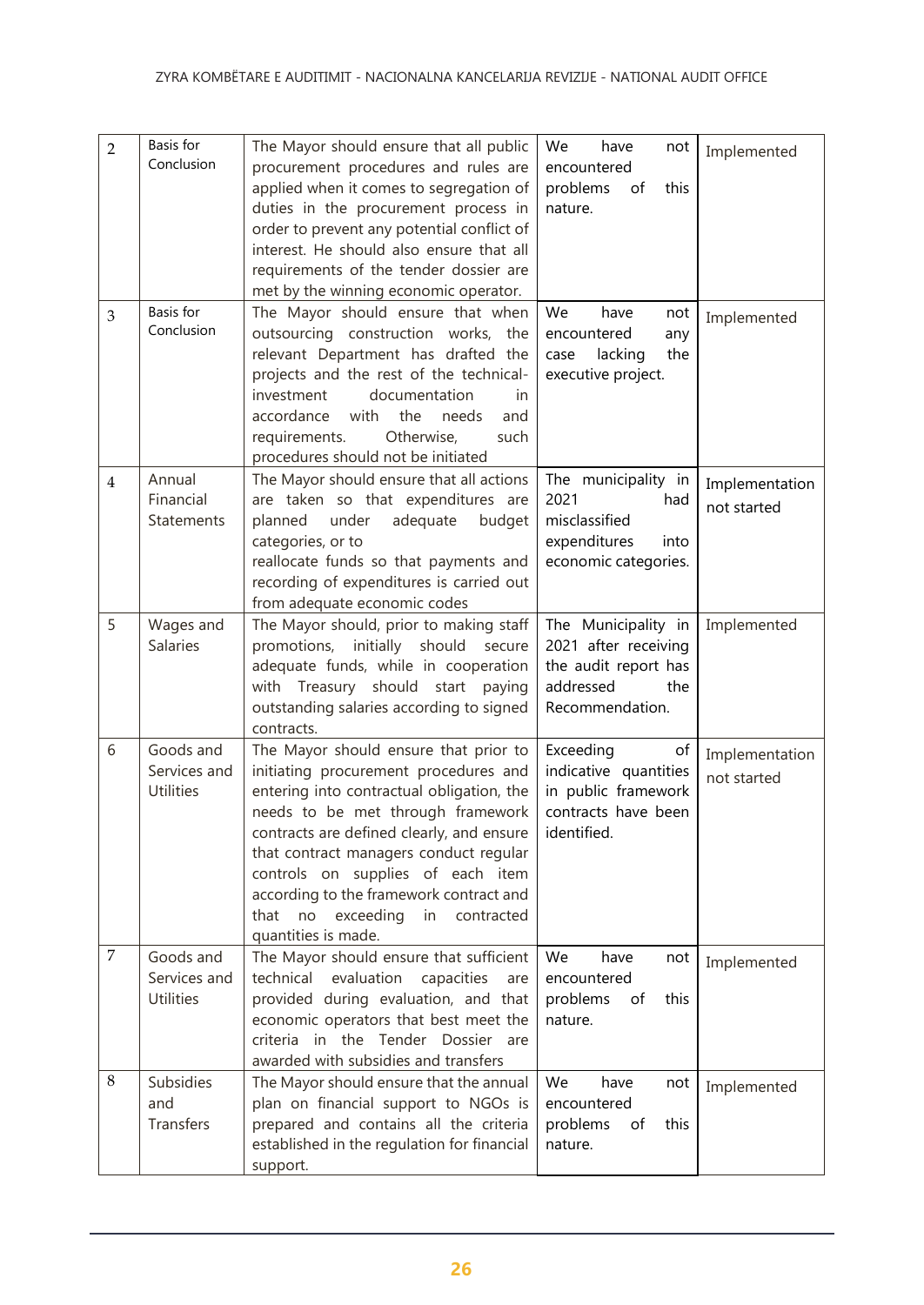| 9  | Capital<br>Investments | The Mayor should strengthen controls<br>over project development by ensuring<br>that sufficient funds are provided for the<br>implementation of any capital project<br>prior to initiation of procurement<br>procedures.                                                     | Also in 2021 there<br>were cases when the<br>municipality initiated<br>and<br>concluded<br>without<br>contracts<br>sufficient<br>commitments.                                                                                                                                                                                                                                                                                                                                                                                                                                                           | Implementation<br>not started |
|----|------------------------|------------------------------------------------------------------------------------------------------------------------------------------------------------------------------------------------------------------------------------------------------------------------------|---------------------------------------------------------------------------------------------------------------------------------------------------------------------------------------------------------------------------------------------------------------------------------------------------------------------------------------------------------------------------------------------------------------------------------------------------------------------------------------------------------------------------------------------------------------------------------------------------------|-------------------------------|
| 10 | Capital<br>Investments | The Mayor should ensure that the<br>tenders' evaluation process is completed<br>within the deadlines set forth in the<br>procurement regulations                                                                                                                             | In our samples tested<br>for<br>procurement<br>procedures we did<br>not<br>encounter<br>of<br>problems<br>this<br>nature.                                                                                                                                                                                                                                                                                                                                                                                                                                                                               | Implemented                   |
| 11 | Assets                 | The Mayor should ensure that the<br>purchased items are recorded in the<br>respective assets registers according to<br>the requirements of the Regulation on<br>assets management.                                                                                           | The same situation<br>was in 2021.                                                                                                                                                                                                                                                                                                                                                                                                                                                                                                                                                                      | Implementation<br>not started |
| 12 | Assets                 | The Mayor should ensure that the assets<br>under $£1,000$ are recorded in the e-<br>assets system as required under the<br>applicable<br>regulations.<br>Also,<br>the<br>should develop internal<br>Municipality<br>rules and<br>regulations<br>on<br>assets'<br>management. | The situation is the<br>same as in last year's<br>Audit Report.<br>Since the E-assets<br>system was not<br>operational, which is<br>maintained and<br>managed by the<br>central level, the<br>Municipality, has<br>recorded its non-<br>capital assets in an<br>Excel spreadsheet.<br>We have concluded<br>that even though<br>assets are recorded<br>in an Excel<br>spreadsheet, The<br>Municipality had<br>calculated the<br>depreciation for<br>non-capital assets.<br>Therefore, this year<br>this will be a part of<br>the report in the<br>chapter of audit<br>opinion, part of<br>other matters. | Implementation<br>not started |
| 13 | Accounts<br>receivable | should<br>The<br>Mayor<br>ensure<br>the<br>implementation of laws and regulations<br>for the collection of debts from property<br>tax, business licenses, and other debts                                                                                                    | Also, in 2021, it is<br>reported that there is<br>increase<br>an<br>in.<br>accounts receivable<br>compared<br>to<br>the                                                                                                                                                                                                                                                                                                                                                                                                                                                                                 | Implementation<br>not started |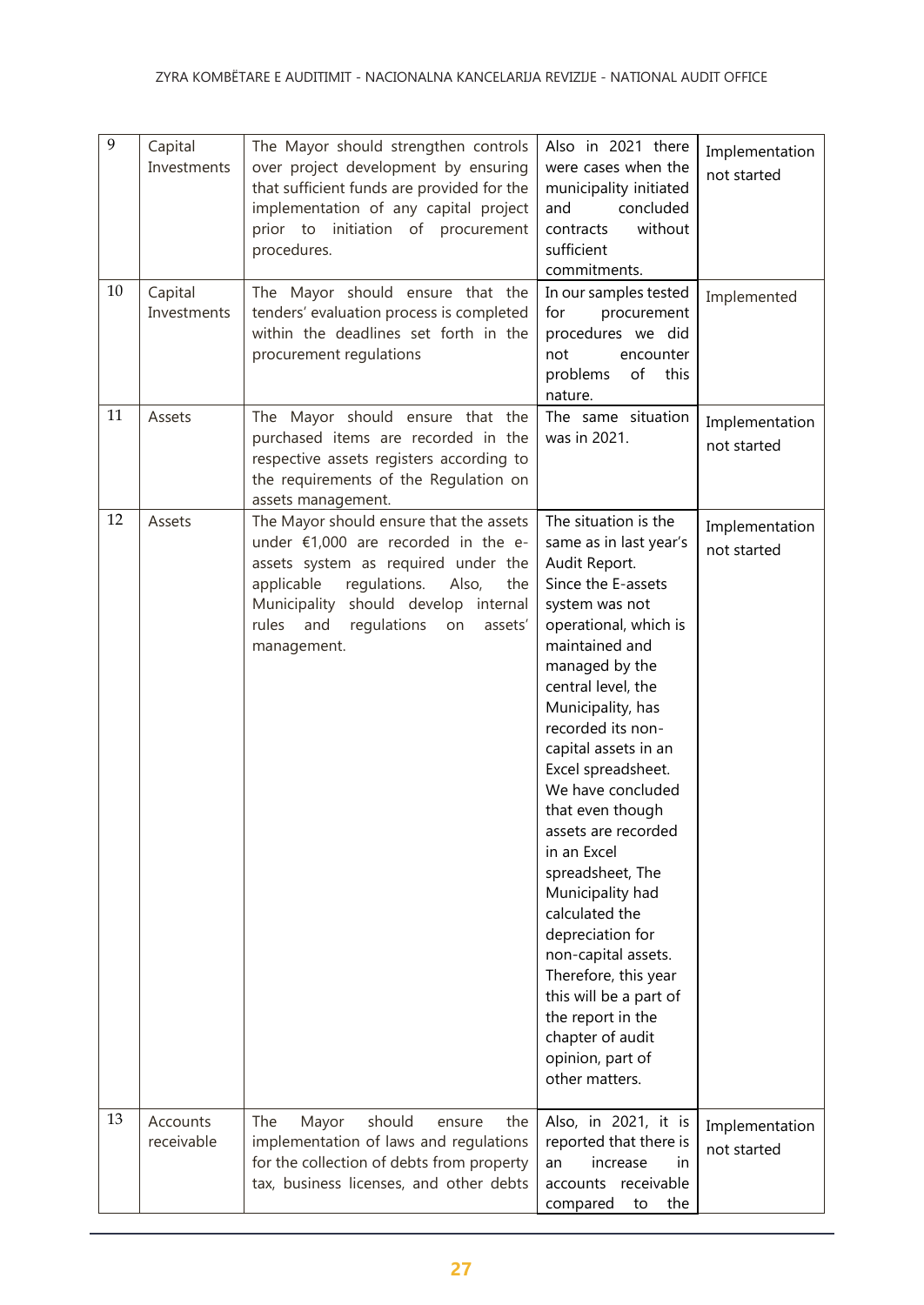|    |                            | and should strengthen internal control to<br>prevent their continued increase.                                                                                                               | previous year and as<br>result<br>this<br>a<br>recommendation<br>remains<br>unimplemented.                                                                                                                                                                                                                                                 |                       |
|----|----------------------------|----------------------------------------------------------------------------------------------------------------------------------------------------------------------------------------------|--------------------------------------------------------------------------------------------------------------------------------------------------------------------------------------------------------------------------------------------------------------------------------------------------------------------------------------------|-----------------------|
| 14 | Outstanding<br>liabilities | The Mayor should ensure that the<br>Municipality starts registering all invoices<br>in the Invoice Book, and that invoices are<br>paid according to the deadlines set in the<br>regulations. | The municipality has<br>made<br>the<br>protocoling<br>of<br>invoices through the<br>electronic<br>system<br>where each received<br>invoice has its own<br>number assigned by<br>the system, while in<br>terms of delays it<br>remains<br>unimplemented<br>because<br>the<br>payment of unpaid<br>obligations<br>is<br>not<br>done on time. | Partly<br>implemented |

This report is a translation from the Albanian original version. In case of discrepancies, Albanian version shall prevail.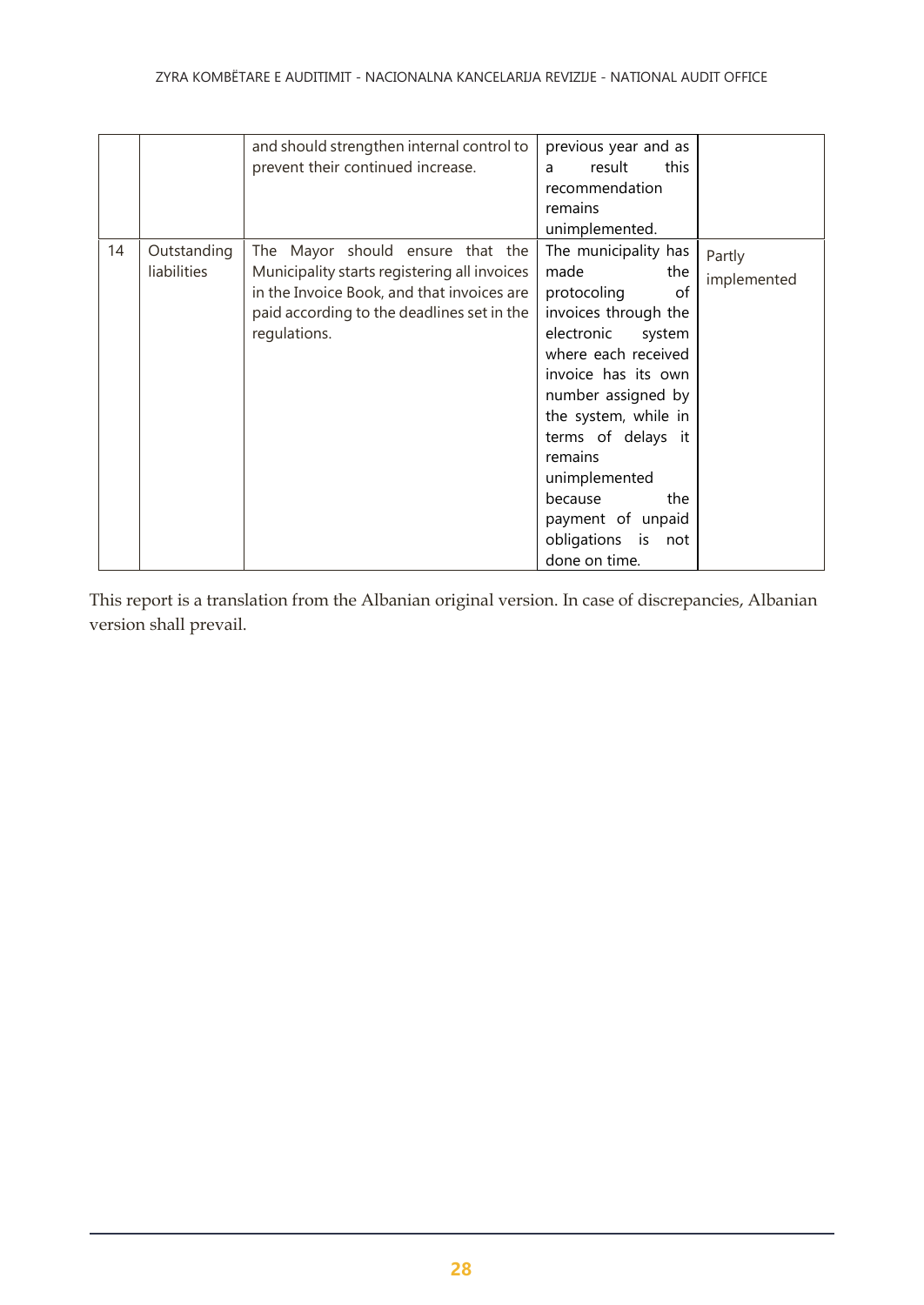Vlora Spanca: Auditor General

Zukë Zuka: Assistant Auditor General

Lavdim Maxhuni: Head of Audit

Florim Beqiri: Team leader

Faik Thaçi: Team member

Arben Hundozi: Team member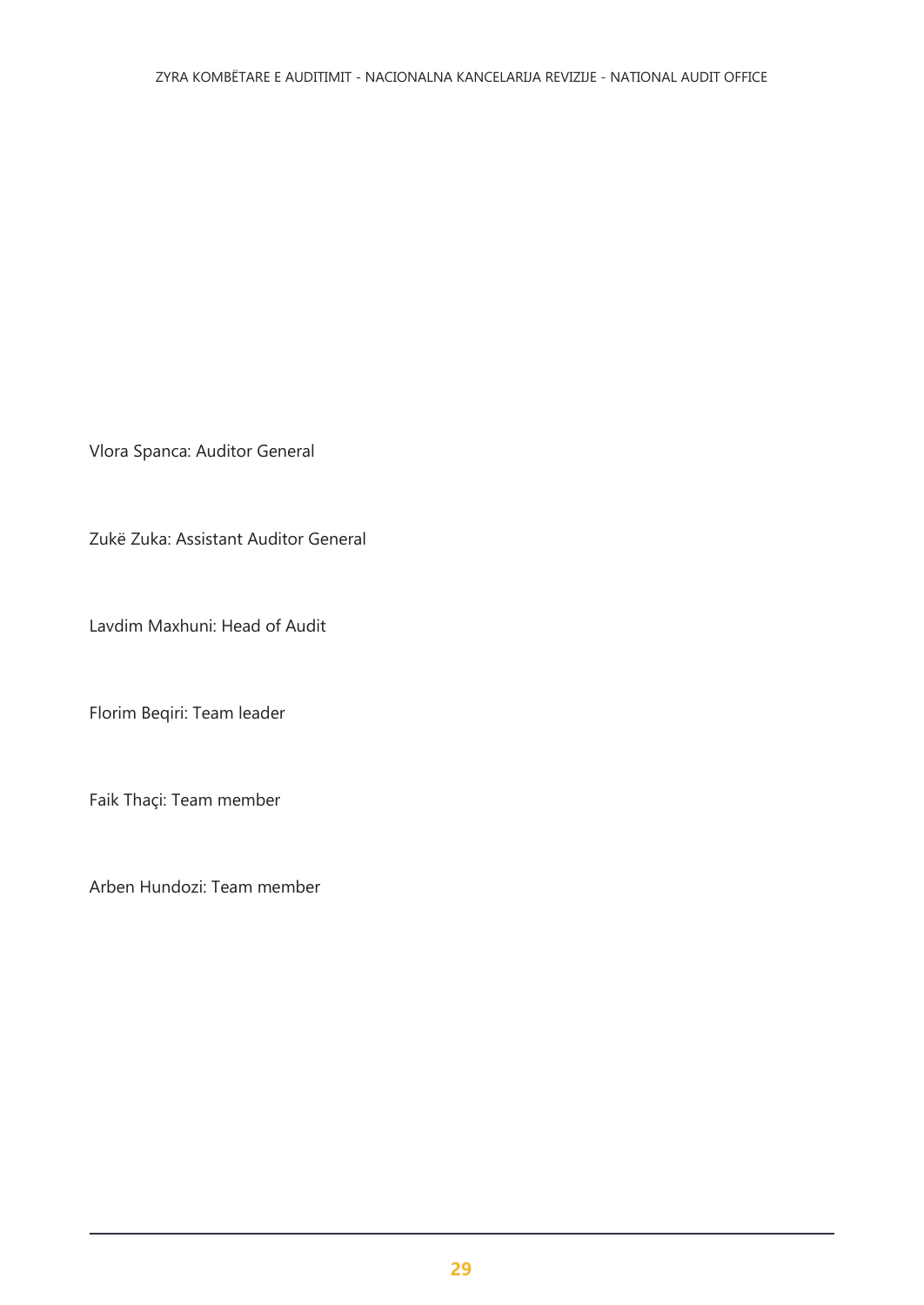# Annex I: Letter of confirmation



Për pajtueshmërinë me gjetjet e Auditorit të Përgjithshëm për vitin 2021 dhe për zbatimin e rekomandimeve

Për: Zyrën e Kombëtare të Auditimit

Të nderuar.

Përmes kësaj shkrese, konfirmoj se:

- · kam pranuar draft raportin e Zyrës Kombëtare të Auditimit për auditimin e Pasqyrave Financiare të Komunës së Gjilanit, për vitin 2021 (në tekstin e mëtejmë "Raporti");
- · pajtohem/ me gjetjet dhe rekomandimet dhe nuk kam ndonjë koment për përmbajtjen e Raportit; si dhe
- · brenda 30 ditëve nga pranimi i Raportit final, do t'ju dorëzoj një plan të veprimit për zbatimin e rekomandimeve, i cili do të përfshijë afatet kohore dhe stafin përgjegjës për zbatimin e tyre.

Z. Alban Hyseni/Kryetar i Komunë Data:/21.prill/2022, Grilar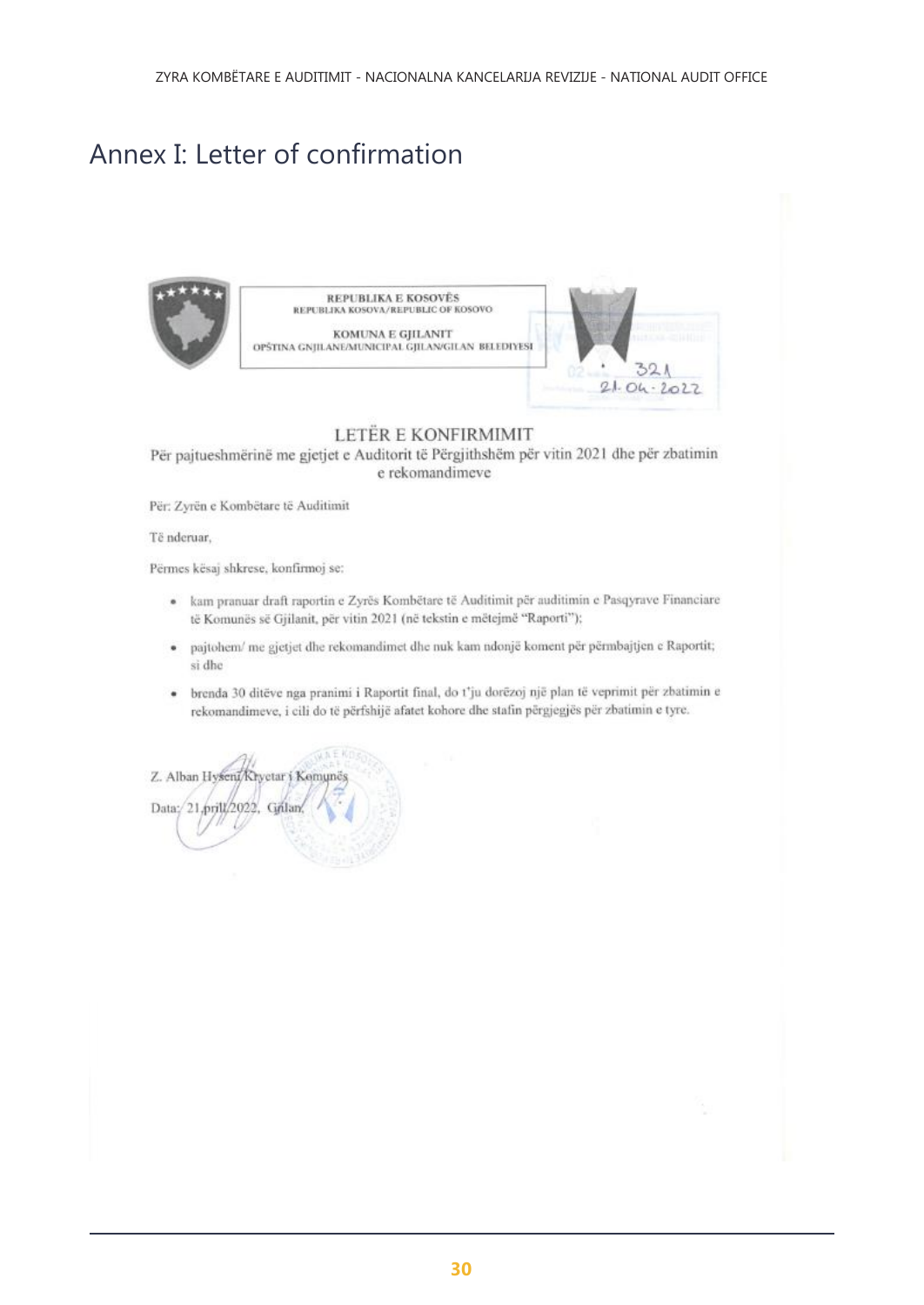# Annex II: Explanation regarding different types of opinion applied by NAO and other parts of the Auditor's Report

Auditor's Report on the financial statements<sup>5</sup> should contain a clear expression of opinion referring to financial statement, based on conclusions drawn from the evidence obtained during the audit. Where the audit is conducted to assess also conformance with legislation and other regulations the auditors have an additional responsibility to report on compliance with authorities<sup>6</sup>. Such opinion should be separated from the opinion whether financial statements are true and fair, i.e. the opinion may be modified with respect to compliance issue(s) but still be unmodified in reference to credibility of the financial statements (or vice versa).

For the purpose of concluding whether an opinion on the financial statements is modified or unmodified an auditor should assure himself/herself whether audit results include or not (a) detected material or pervasive misstatement(s) or potential one(s) presumed in the event of a limitation of scope.

A misstatement is a difference between the reported amount, classification, presentation, or disclosure of a financial statement item and the amount, classification, presentation, or disclosure that is required for the item to be in accordance with the applicable financial reporting framework. Misstatements can arise from error or fraud.

### **(Extract from ISSAI 200)**

# Forms of opinion

 $\overline{a}$ 

### **Unmodified opinion**

It is formulated when no misstatements or non-compliance were detected or misstatements and/or non-compliance were detected, a single one or aggregate, that do(es) not equal or exceed the level of materiality for the financial statements as a whole or (a) misstatement(s) and/or non-compliance detected within a certain class of transactions do(es) not equal or exceed the level of lower materiality established for this class of transactions. It is also formulated if there is no limitation of scope or a limitation of scope may not lead to omission of (a) material misstatement(s) and/or noncompliance).

Limitation of scope occurs when an auditor is unable to obtain sufficient appropriate audit evidence to conclude that the financial statements as a whole are free from material misstatement.

<sup>&</sup>lt;sup>5</sup> Financial statements in the public sector include also the statement(s) of budget execution

 $6$  Compliance with authorities: compliance with laws, rules, regulations, standards, or good practices.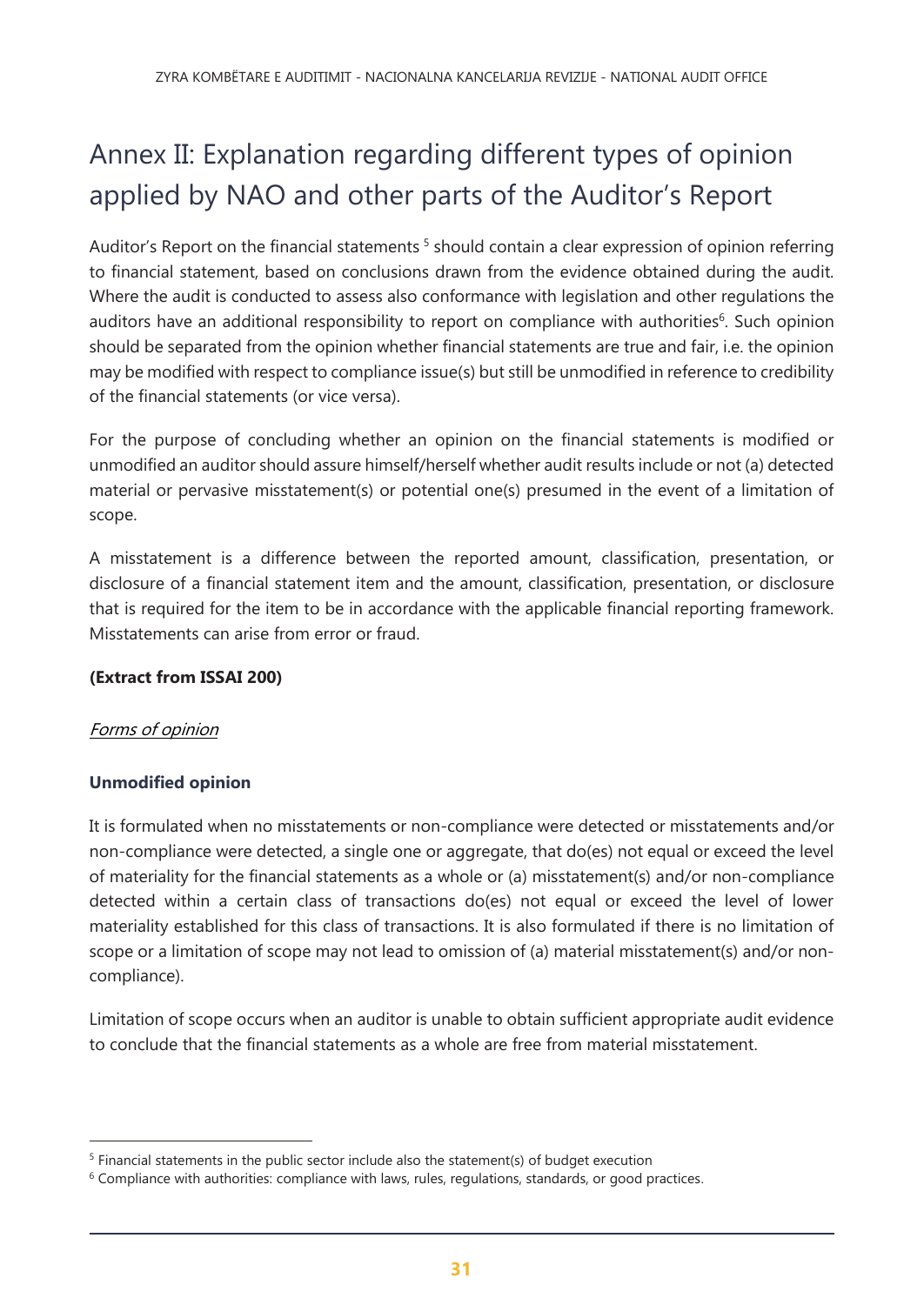The auditor should express **an unmodified opinion if** it is concluded that the financial statements are prepared, in all material respects, in accordance with the applicable financial framework.

### Modifications to the opinion in the auditor's report

The auditor should modify the opinion in the auditor's report if it is concluded that, based on the audit evidence obtained, the financial statements as a whole are not free from material misstatement and/or non-compliance, or is unable to obtain sufficient appropriate audit evidence to conclude that the financial statements as a whole are free from material misstatement and/or non-compliance, the auditor should modify the opinion in the auditor's report. A modified opinion may be:

- Modified (qualified)
- Adverse, or
- **Disclaimer**

### **Qualified opinion**

It is formulated when misstatement and/or non-compliance were detected, a single one or aggregate, that equals or exceeds the level of materiality for the financial statements as a whole or (a) misstatement(s) and/or non-compliance detected within a certain class of transactions equals or exceeds the level of lower materiality established for this class of transactions. It is also formulated if there is a limitation of scope that may not lead to omission of (a) material misstatement(s).

#### **Adverse opinion**

It is formulated when misstatement and/or non-compliance were detected, a single one or aggregate, that pervasively exceeds the level of materiality for the financial statements as a whole or (a) misstatement(s) and/or non-compliance detected within a certain class of transactions pervasively exceeds the level of lower materiality established for this class of transactions.

"Pervasive is a term used, in the context of misstatements and/or non-compliance, to describe the effects of misstatements and/or non-compliance on the financial statements or the possible effects on the financial statements of misstatements and/or non-compliance, if any, that are undetected due to an inability to obtain sufficient appropriate audit evidence. Pervasive effects on the financial statements are those that, in the auditor's judgment:

- a) Are not confined to specific elements, accounts or items of the financial statements
- b) If so confined, represent or could represent a substantial proportion of the financial statements; or
- c) In relation to disclosures, are fundamental to users' understanding of the financial statements.